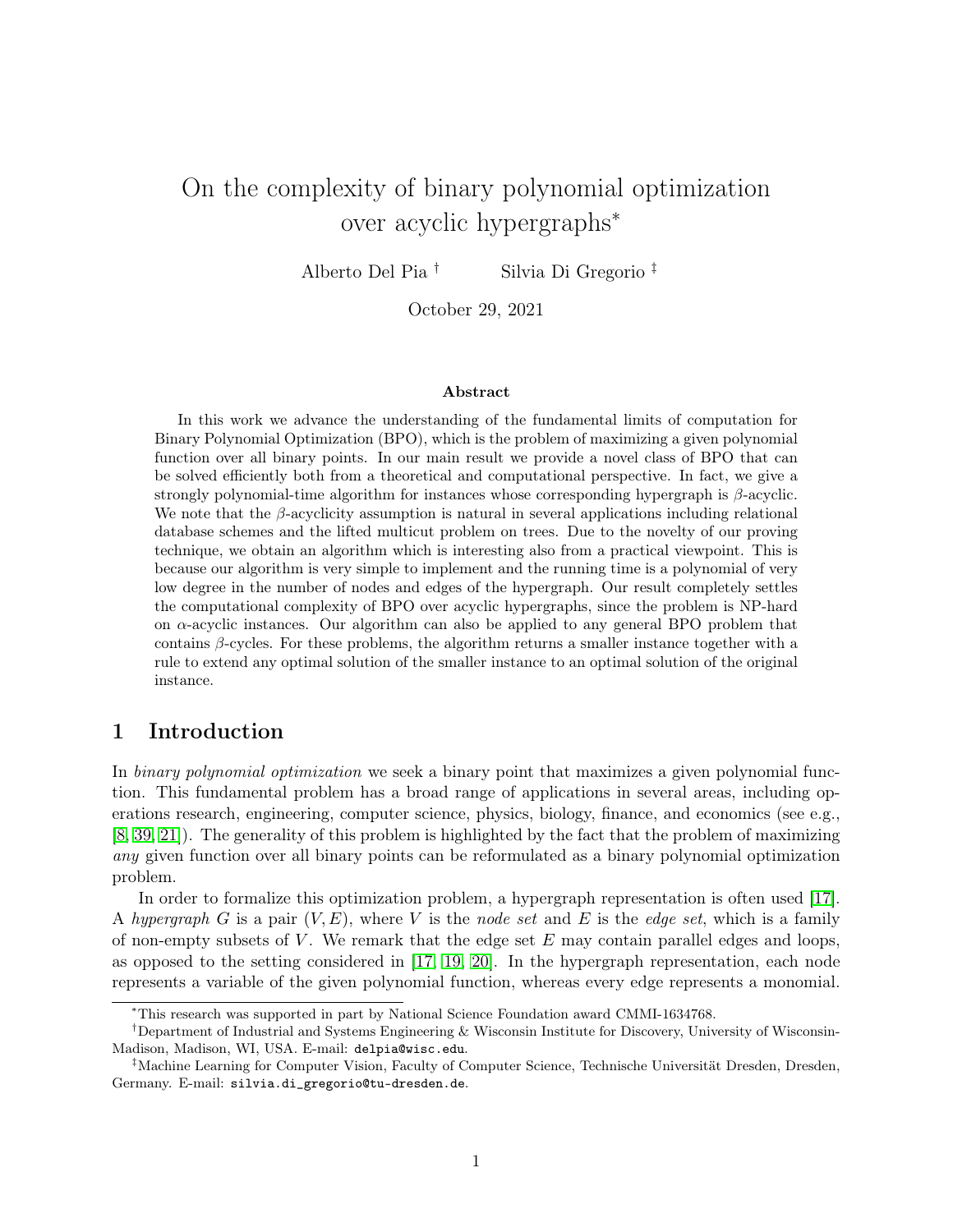Therefore, any binary polynomial optimization problem can be formulated as

<span id="page-1-0"></span>
$$
\max_{v \in V} \sum_{v \in V} p_v x_v + \sum_{e \in E} p_e \prod_{v \in e} x_v
$$
\n
$$
\text{BPO} \tag{BPO}
$$
\n
$$
\text{s.t.} \quad x \in \{0, 1\}^V.
$$

In this formulation, x is the decision vector, and an instance comprises of a hypergraph  $G = (V, E)$ together with a *profit* vector  $p \in \mathbb{Z}^{V \cup E}$ . We remark that a rational profit vector can be scaled to be integral by multiplying it by the least common multiple of the denominators and this transformation leads to a polynomial growth of the instance size (see Remark 1.1 in [\[12\]](#page-14-5)).

The main goal of this paper is that of advancing the understanding of the fundamental limits of computation for [\(BPO\)](#page-1-0). In fact, while there are several known classes of binary quadratic optimization that are polynomially solvable (see for instance  $(1, 45, 13, 41, 42)$  $(1, 45, 13, 41, 42)$  $(1, 45, 13, 41, 42)$  $(1, 45, 13, 41, 42)$  $(1, 45, 13, 41, 42)$ ), very few classes of higher degree [\(BPO\)](#page-1-0) are known to be solvable in polynomial-time. These are instances that have: (i) incidence graph or co-occurrence graph of fixed treewidth  $[14, 41, 5]$  $[14, 41, 5]$  $[14, 41, 5]$ , or (ii) objective function whose restriction to  $\{0,1\}^n$  is supermodular (see Chapter 45 in [\[48\]](#page-16-2)), or (iii) a highly acyclic structure [\[20\]](#page-14-4), which we discuss in detail below.

Notice that, in the quadratic setting, the hypergraphs representing the instances are actually graphs. It is known that instances over acyclic graphs can be solved in strongly polynomial time [\[14\]](#page-14-7). Motivated by this fact, it is natural to analyze the computational complexity of [\(BPO\)](#page-1-0) in the setting in which the hypergraph  $G$  does not contain any cycle. However, for hypergraphs, the definition of cycle is not unique. As a matter of fact, one can define Berge-cycles, γ-cycles, β-cycles, and  $\alpha$ -cycles [\[25,](#page-14-8) [35\]](#page-15-2). Correspondingly, one obtains Berge-acyclic,  $\gamma$ -acyclic,  $\beta$ -acyclic, and  $\alpha$ -acyclic hypergraphs, in increasing order of generality. The definitions of  $\beta$ -acyclic and  $\alpha$ -acyclic hypergraph are given in Sections [1.1](#page-2-0) and [1.2,](#page-3-0) and we refer the reader to [\[25\]](#page-14-8) for the remaining definitions.

In [\[20\]](#page-14-4), Del Pia and Khajavirad show that it is possible to solve [\(BPO\)](#page-1-0) in polynomial-time if the corresponding hypergraph is kite-free  $\beta$ -acyclic. It should be noted that this class of hypergraphs lies between  $\gamma$ -acyclic and  $\beta$ -acyclic hypergraphs. This result is obtained via *linearization*, which is a technique that consists in linearizing the polynomial objective function via the introduction of new variables  $y_e$ , for  $e \in E$ , defined by  $y_e = \prod_{v \in e} x_v$ . This leads to an extended integer linear programming formulation in the space of the  $(x, y)$  variables, which is obtained by replacing the nonlinear constraints  $y_e = \prod_{v \in e} x_v$ , for all  $e \in E$ , with the inequalities that describe its convex hull on the unit hypercube [\[26\]](#page-15-3). The convex hull of the feasible points is known as the *multilinear* polytope, as defined in [\[17\]](#page-14-2). The tractability result in [\[20\]](#page-14-4) is then achieved by providing a linear programming extended formulation of the multilinear polytope of polynomial size. The linearization technique also led to several other polyhedral results for [\(BPO\)](#page-1-0), including [\[17,](#page-14-2) [15,](#page-14-9) [19,](#page-14-3) [18,](#page-14-10) [10,](#page-14-11) [20,](#page-14-4) [16,](#page-14-12) [32\]](#page-15-4).

A different approach to study binary polynomial optimization involves quadratization techniques [\[46,](#page-16-3) [27,](#page-15-5) [11,](#page-14-13) [33,](#page-15-6) [34\]](#page-15-7). The common idea in the quadratization approaches is to add additional variables and constraints so that the original polynomial can be expressed in a higher dimensional space as a new quadratic polynomial. The reason behind it is that in this way it is possible to exploit the vast literature available for the quadratic case. An alternative approach is to use a different formalism altogether like pseudo-Boolean optimization [\[30,](#page-15-8) [31,](#page-15-9) [14,](#page-14-7) [8,](#page-14-0) [7,](#page-13-2) [6\]](#page-13-3). Pseudo-Boolean optimization is a more general framework, as in fact the goal is to optimize set functions that admit closed algebraic expressions.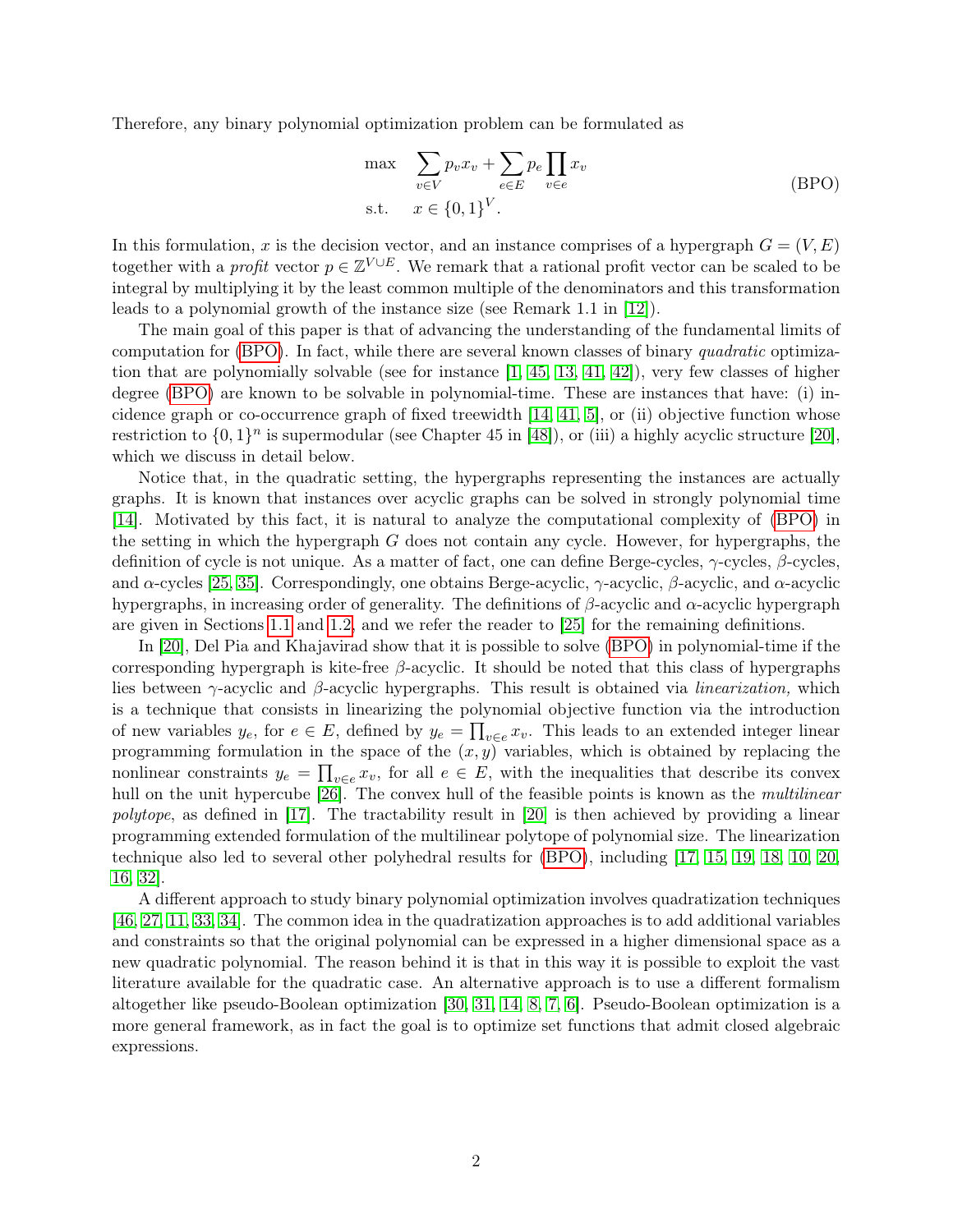#### <span id="page-2-0"></span>1.1 A strongly polynomial-time algorithm for  $\beta$ -acyclic hypergraphs

Our main result is an algorithm that solves [\(BPO\)](#page-1-0) in strongly polynomial-time whenever the hypergraph corresponding to the instance is  $\beta$ -acyclic.

To formally state our tractability result, we first provide the definition of  $\beta$ -acyclic hypergraph [\[25\]](#page-14-8). A hypergraph is  $\beta$ -acyclic if it does not contain any  $\beta$ -cycle. A  $\beta$ -cycle of length q, for some  $q \geq 3$ , is a sequence  $v_1, e_1, v_2, e_2, \ldots, v_q, e_q, v_1$  such that  $v_1, v_2, \ldots, v_q$  are distinct nodes,  $e_1$ ,  $e_2, \ldots, e_q$  are distinct edges, and  $v_i$  belongs to  $e_{i-1}, e_i$  and no other  $e_j$  for all  $i = 1, \ldots, q$ , where  $e_0 = e_q.$ 

Our algorithm is based on a dynamic programming-type recursion. The idea behind it is to successively remove a nest point from  $G$ , until there is only one node left in the hypergraph. In fact, we observe that optimizing the problem becomes trivial when there is only one node left. A node u of a hypergraph is a nest point if for every two edges  $e, f$  containing u, either  $e \subseteq f$  or  $f \subseteq e$ . Equivalently, the set of the edges containing u is totally ordered. Observe that, in connected graphs with at least two nodes, nest points coincide with leafs. Therefore, nest points can be seen as an extension of the concept of leaf in a graph to the hypergraph setting. Before going forward, we remark that finding a nest point in a hypergraph can be done in strongly polynomial-time by brute force [\[44\]](#page-16-4). We denote by  $\tau$  the number of operations required to find a nest point, which is bounded by a polynomial in  $|V|$  and  $|E|$ . We are now ready to state our main result.

<span id="page-2-1"></span>Theorem 1. There is a strongly polynomial-time algorithm to solve [\(BPO\)](#page-1-0), provided that the input hypergraph  $G = (V, E)$  is β-acyclic. In particular, the number of arithmetic operations performed is  $O(|V|(\tau + |E| + |V| \log |E|)).$ 

The description of the algorithm and the proof of Theorem [1](#page-2-1) can be found in Section [2.](#page-4-0) Theorem [1](#page-2-1) provides a novel class of [\(BPO\)](#page-1-0) that can be solved efficiently both from a theoretical and computational perspective. In fact, this class of problems is not contained in the classes (i), (ii), or (iii) for which a polynomial-time algorithm was already known. This can be seen because a laminar hypergraph  $G = (V, E)$  with edges  $e_1 \subseteq e_2 \subseteq \cdots \subseteq e_m = V$  is  $\beta$ -acyclic and does not satisfy the assumptions in (i). Furthermore, it is simple to see that there exist polynomials whose restriction to  $\{0,1\}^n$  is not supermodular and the corresponding hypergraph is  $\beta$ -acyclic. Finally, it is well-known that the class of  $\beta$ -acyclic hypergraphs significantly extends the class of kite-free  $\beta$ -acyclic hypergraphs.

The concept of  $\beta$ -acyclicity is not interesting only in a theoretical context. To the contrary, this assumption is quite natural in several real world applications. A thorough discussion of this topic is not in the scope of this paper, where instead we only mention a couple of examples. In the study of relational database schemes, the  $\beta$ -acyclicity assumption is renowned to be advantageous [\[24\]](#page-14-14). In fact, a number of basic and desirable properties in database theory turn out to be equivalent to acyclicity. A second example is given by the lifted multicut problem on trees, where the problem can be equivalently formulated via binary polynomial optimization [\[40\]](#page-15-10). The goal of the lifted multicut problem is to partition a given graph in a way that minimizes the total cost associated with having different pairs of nodes in different components. This problem has been shown to be very useful in the field of computer vision, in particular when applied to image segmentation [\[3\]](#page-13-4), object tracking [\[49\]](#page-16-5), and motion segmentation [\[36\]](#page-15-11). Even when the underlying graph is a tree, the lifted multicut problem is NP-hard. However it can be solved in polynomial time when we focus on paths rather than on trees. It is simple to observe that this special case is formulated with a polynomial whose hypergraph is β-acyclic. Lastly, we observe that these β-acyclic hypergraphs can exhibit kites, and therefore do not fit into the previous studies [\[20\]](#page-14-4).

The interest of Theorem [1](#page-2-1) also lies in the novelty of the proving technique with respect to the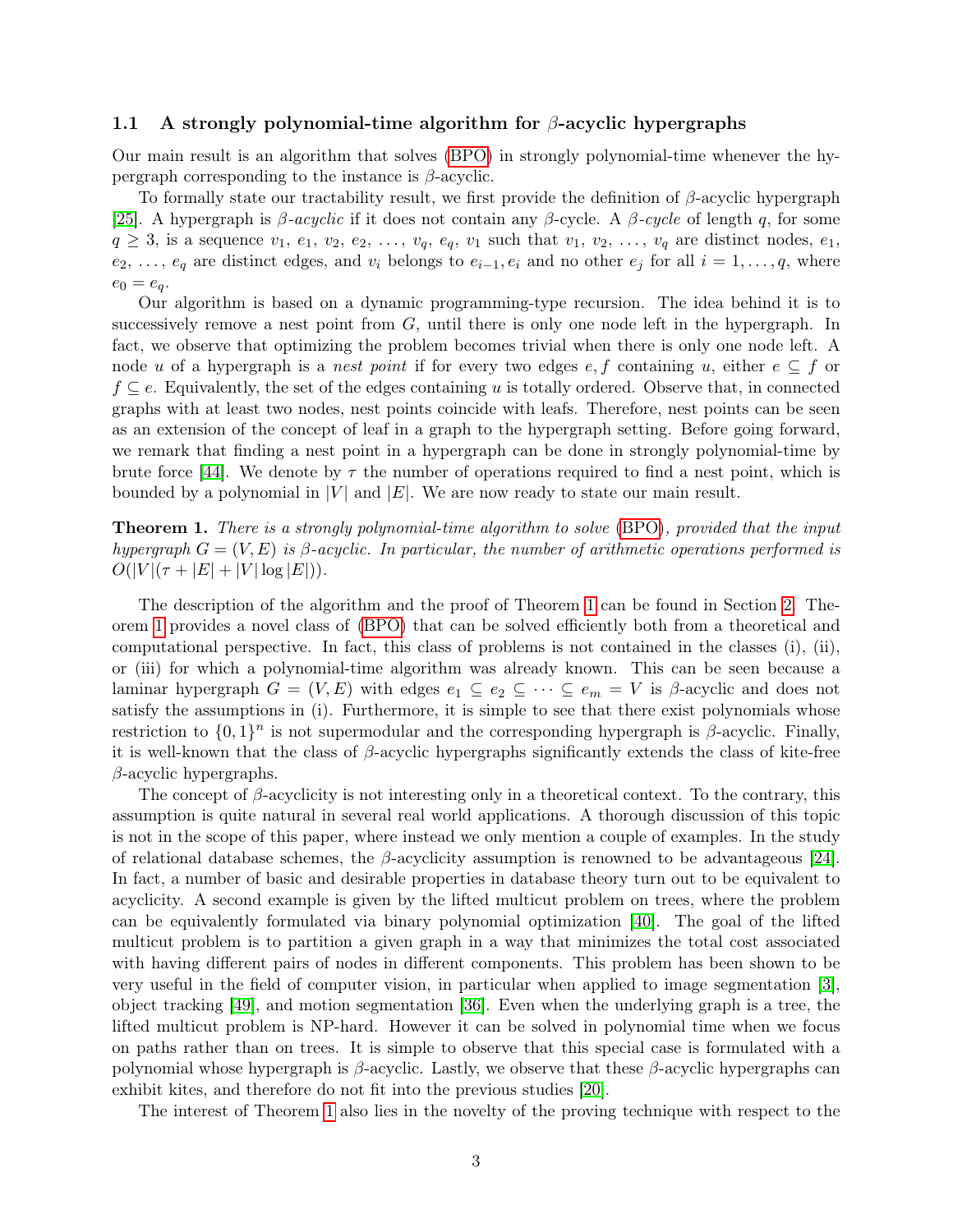other recent results in the field previously mentioned. In particular, our algorithm does not rely on linear programming, extended formulations, polyhedral relaxations, or quadratization. This in turn leads to two key advantages. First, our algorithm it is very simple to implement. Second, we obtain a strongly polynomial time algorithm (as opposed to a weakly polynomial time algorithm) and the running time is a polynomial of very low degree in the number of nodes and edges of the hypergraph. These two key points contribute to making our algorithm interesting also from a practical viewpoint. Furthermore, we remark that it is possible to recognize efficiently when [\(BPO\)](#page-1-0) is represented by a  $\beta$ -acyclic hypergraph [\[25\]](#page-14-8).

Theorem [1](#page-2-1) has important implications in polyhedral theory as well. In particular, it implies that one can optimize over the multilinear polytope for  $\beta$ -acyclic hypergraphs in strongly polynomialtime. By the polynomial equivalence of separation and optimization (see, e.g., [\[12\]](#page-14-5)), for this class of hypergraphs, the separation problem over the multilinear polytope can be solved in polynomial-time.

We remark that our algorithm in Theorem [1](#page-2-1) can be applied also to hypergraphs that are not  $\beta$ -acyclic. In this case, the algorithm does not return an optimal solution to the given instance. However, it returns a smaller instance together with a rule to construct an optimal solution to the original instance, given an optimal solution to the smaller instance. Therefore, our algorithm can be used as a reduction scheme to decrease the size of a given instance. Via computational experiments, we generate random instances and study the magnitude of this decrease. In particular, the results of our simulations show that the percentage of removed nodes is on average 50% whenever the number of the edges is half the number of nodes. We discuss this topic in Section [3.](#page-11-0)

#### <span id="page-3-0"></span>1.2 Settling the complexity of [\(BPO\)](#page-1-0) over acyclic hypergraphs

Theorem [1](#page-2-1) allows us to completely settle the computational complexity of [\(BPO\)](#page-1-0) over acyclic hypergraphs. More specifically, it can be seen that two hardness results hold for [\(BPO\)](#page-1-0) when the input hypergraphs belong to the next class of acyclic hypergraphs, in increasing order of generality, that is the one of  $\alpha$ -acyclic hypergraphs. Several equivalent definitions of  $\alpha$ -acyclic hypergraphs are known (see, e.g., [\[2,](#page-13-5) [25,](#page-14-8) [9\]](#page-14-15)). In the following, we will use the characterization stated in Theorem [2](#page-3-1) below. This characterization is based on the concept of removing nodes and edges from a hypergraph. When we remove a node u from  $G = (V, E)$  we are constructing a new hypergraph  $G' = (V', E')$ with  $V' = V \setminus \{u\}$  and  $E' = \{e \setminus \{u\} : e \in E, e \neq \{u\}\}\)$ . Observe that when we remove a node we might be introducing loops and parallel edges in the hypergraph. When we *remove* an edge  $f$  from  $G = (V, E)$ , we construct a new hypergraph  $G' = (V, E')$ , where  $E' = E \setminus \{f\}$ .

<span id="page-3-1"></span>**Theorem 2** ([\[2\]](#page-13-5)). A hypergraph G is  $\alpha$ -acyclic if and only if the empty hypergraph  $(\emptyset, \emptyset)$  can be obtained by applying the following two operations repeatedly, in any order:

- 1. if a node  $v$  belongs to at most one edge, then remove  $v$ ;
- 2. if an edge e is contained in another edge f, then remove e.

We claim that both Simple Max-Cut and Max-Cut can be formulated as special cases of [\(BPO\)](#page-1-0) where the hypergraphs representing the problems are  $\alpha$ -acyclic. It is well-known that both these problems can be formulated as binary quadratic problems [\[12\]](#page-14-5). Then, we define the corresponding instance of [\(BPO\)](#page-1-0) starting from the graph representing the instance of the binary quadratic problem. Namely, we construct the hypergraph by adding to the graph one edge of weight zero that contains all the nodes. Theorem [2](#page-3-1) implies that such hypergraph is  $\alpha$ -acyclic. At this point, it can be seen that the corresponding instance of [\(BPO\)](#page-1-0) is equivalent to the original quadratic instance. Therefore, the known hardness results of Simple Max-Cut and Max-Cut [\[28,](#page-15-12) [50\]](#page-16-6) transfer to this setting, yielding the following hardness result.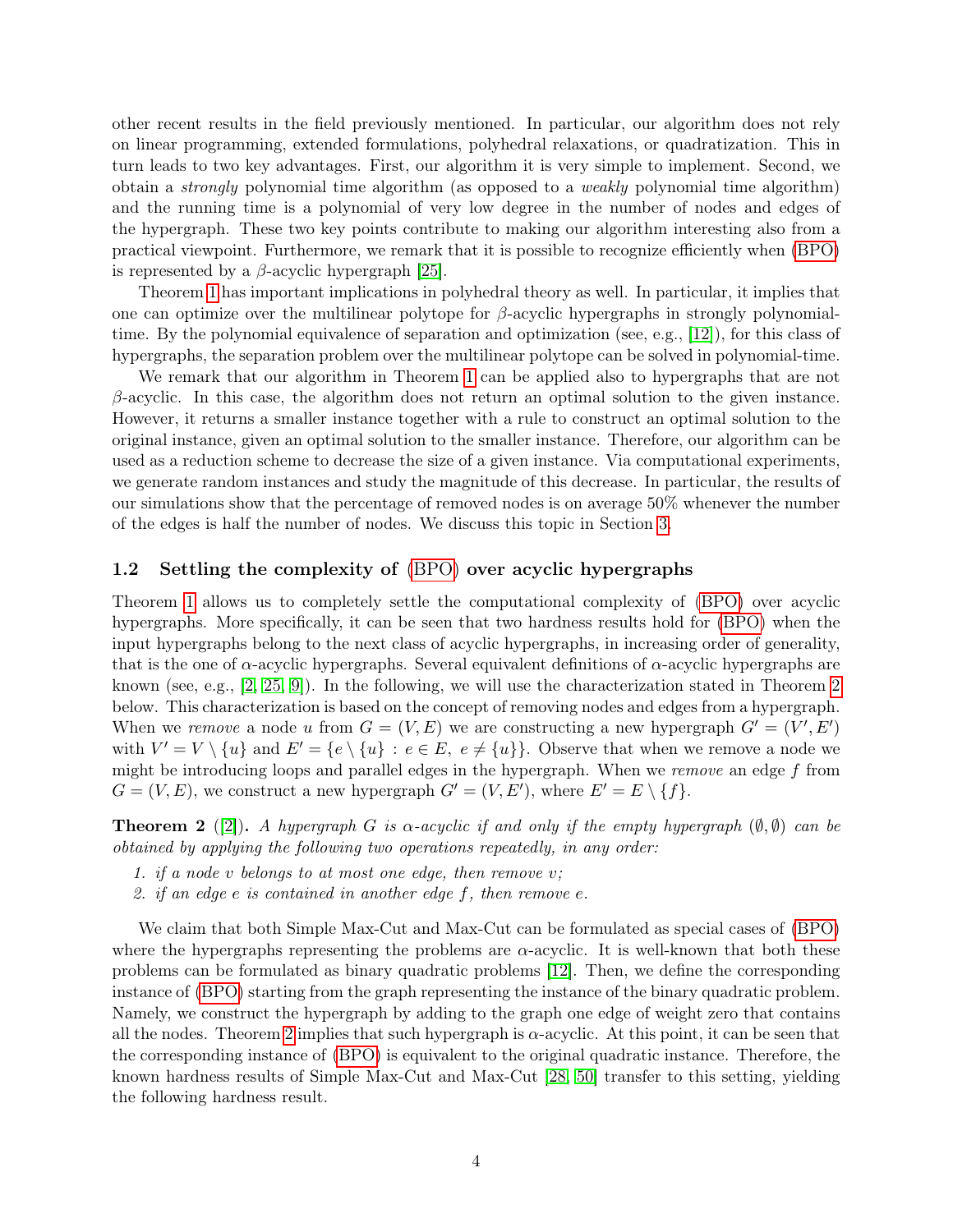<span id="page-4-1"></span>**Theorem 3.** [\(BPO\)](#page-1-0) over  $\alpha$ -acyclic hypergraph is strongly NP-hard. Furthermore, it is NP-hard to *obtain a r-approximation for* [\(BPO\)](#page-1-0), with  $r > \frac{16}{17} \approx 0.94$ , unless  $P = NP$ .

The reduction just described shows that the statement of Theorem [3](#page-4-1) holds even if the values of the objective function belong to a restricted subset. The interested reader can find more details in Appendix [B.](#page-18-0) Together, Theorem [1](#page-2-1) and Theorem [3](#page-4-1) completely settle the computational complexity of binary polynomial optimization over acyclic hypergraphs.

## <span id="page-4-0"></span>2 A strongly polynomial-time algorithm for  $\beta$ -acyclic hypergraphs

In this section we present the general algorithm for  $\beta$ -acyclic instances. Our algorithm makes use of a characterization of  $\beta$ -acyclic hypergraphs, which is based on the concept of removing nest points from the hypergraph. We remind the reader that the operation of removing a node is explained in Section [1.2.](#page-3-0) We are now ready to state this characterization of  $\beta$ -acyclic hypergraphs.

<span id="page-4-2"></span>**Theorem 4** ([\[22\]](#page-14-16)). A hypergraph G is  $\beta$ -acyclic if and only if after removing nest points one by one we obtain the empty hypergraph  $(\emptyset, \emptyset)$ .

We observe that Theorem [4](#page-4-2) does not depend on the particular choice of the nest point to be removed at each step. Theorem [4](#page-4-2) implies that, for our purposes, it suffices to understand how to reduce an instance of the problem to one obtained by removing a nest point  $u$ . In particular, realizing how to update the profit vector is essential. Once we solve the instance of the new problem without  $u$ , we decide whether to set the variable corresponding to  $u$  to zero or one depending on the values of the variables of the other nodes in the edges containing u, which are given by the solution of the smaller problem.

Before describing the algorithm, we explain some notation that will be used in this section. Let  $u \in V$  be a nest point contained in k edges. Without loss of generality, we can assume that these edges are  $e_1, e_2, \ldots, e_k$  and that  $e_1 \subseteq e_2 \subseteq \cdots \subseteq e_k$ . For simplicity of notation, we denote by  $e_0$ the set  $\{u\}$  and by  $p_{e_0}$  the profit  $p_u$ . Moreover, we clearly have  $e_0 \subseteq e_1$ . We will divide the subcases to consider based on the sequence of the signs of

$$
p_{e_0}
$$
,  $p_{e_0} + p_{e_1}$ ,  $p_{e_0} + p_{e_1} + p_{e_2}$ , ...,  $p_{e_0} + p_{e_1} + \cdots + p_{e_k}$ .

Note that the number of subcases can be exponential in the number of edges, however we find a compact formula for the optimality conditions, which in turn yields a compact way to construct the new profit vector p' for the hypergraph  $G' = (V', E')$  obtained by removing u from G. We say that there is a *flip* in the sign sequence whenever the sign of the sequence changes. More precisely, a flip is positive if the sign sequence goes from non-positive to positive and the previous non-zero value of the sequence is negative. Similarly, we say that a flip is negative if the sequence goes from non-negative to negative and the previous non-zero value of the sequence is positive. We say that an edge  $e_i$  corresponds to a flip in the sign sequence, if there is a flip between  $\sum_{j=0}^{i-1} p_{e_j}$  and  $\sum_{j=0}^{i} p_{e_j}$ .

In order to describe the several cases easily, in a compact way, we partition the indices  $0, \ldots, k$ into four sets  $\mathscr{P}, \mathscr{N}, \mathscr{N}\mathscr{P},$  and  $\mathscr{P}\mathscr{N}$ . The first two sets are defined by

> $\mathscr{P} := \{i : i = 1, \ldots, k, e_i \text{ corresponds to a positive flip}\},\$  $\mathcal{N} := \{i : i = 1, \ldots, k, e_i \text{ corresponds to a negative flip}\}.$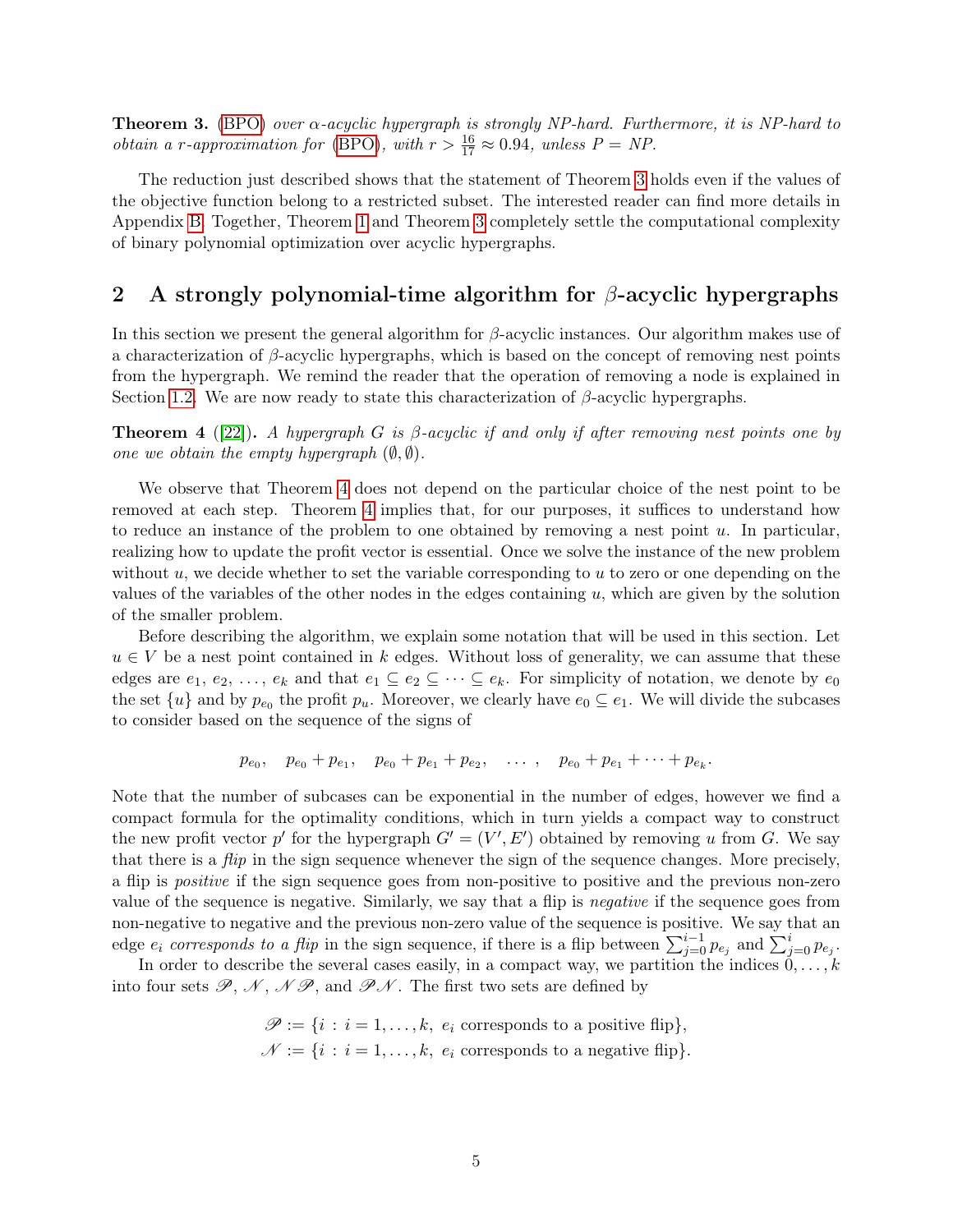If there is at least one flip, the sets  $\mathcal{N} \mathcal{P}$ , and  $\mathcal{P} \mathcal{N}$  are defined as follows:

$$
\mathcal{NP} := \{0, \ldots, s-1 : s \text{ is the first flip and } s \in \mathcal{P}\}
$$
  

$$
\cup \{i : \exists \text{ two consecutive flips } s \in \mathcal{N}, t \in \mathcal{P} \text{ s.t. } s+1 \leq i \leq t-1\}
$$
  

$$
\cup \{t+1, \ldots, k : \text{if } t \text{ is the last flip and } t \in \mathcal{N}\},
$$
  

$$
\mathcal{PN} := \{0, \ldots, s-1 : s \text{ is the first flip and } s \in \mathcal{N}\}
$$
  

$$
\cup \{i : \exists \text{two consecutive flips } s \in \mathcal{P}, t \in \mathcal{N} \text{ s.t. } s+1 \leq i \leq t-1\}
$$
  

$$
\cup \{t+1, \ldots, k : \text{if } t \text{ is the last flip and } t \in \mathcal{P}\}.
$$

Otherwise, if there is no flip, we define

$$
\mathcal{NP} := \{0, \ldots, k : \text{if } p_{e_0} \le 0\},
$$
  

$$
\mathcal{PN} := \{0, \ldots, k : \text{if } p_{e_0} > 0\}.
$$

<span id="page-5-0"></span>**Remark 1.** We observe that the indices  $\{0, 1, \ldots, k\}$  cycle between  $\mathcal{NP}, \mathcal{P}, \mathcal{PN}, \mathcal{N}$  following this order. In fact, if  $i \in \mathscr{P}$  then the following indices must be in  $\mathscr{P} \mathscr{N}$  until we reach an index that belongs to N. Similarly, if  $i \in \mathcal{N}$  the indices after i must belong to NP until there is an index in  $\mathscr{P}$ . Note that it can happen that there is an index in  $\mathscr{P}$  and the next index is in N. If this happens, then there are no indices in  $\mathcal{P} \mathcal{N}$  between these two indices. Similarly, it may happen that there is an index in N followed immediately by an index in  $\mathscr P$ . Moreover, the index 0 belongs to either  $\mathcal N \mathcal P$  or  $\mathcal P \mathcal N$ .

**Example 1.** Let us give an example to clarify the meaning of the sets  $\mathcal{P}, \mathcal{N}, \mathcal{N}\mathcal{P},$  and  $\mathcal{P}\mathcal{N}$ . Consider a nest point u, contained in the edges  $e_1, e_2, e_3, e_4, e_5$  such that  $e_1 \subseteq e_2 \subseteq e_3 \subseteq e_4 \subseteq e_5$ . Assume that  $p_{e_0} = 3$ ,  $p_{e_1} = -3$ ,  $p_{e_2} = 1$ ,  $p_{e_3} = -2$ ,  $p_{e_4} = 3$ ,  $p_{e_5} = 2$ . We can check that  $p_{e_0} = 3 > 0$ ,  $p_{e_0} + p_{e_1} = 0$ ,  $p_{e_0} + p_{e_1} + p_{e_2} = 1 > 0$ ,  $p_{e_0} + p_{e_1} + p_{e_2} + p_{e_3} = -1 < 0$ ,  $p_{e_0} + p_{e_1} + p_{e_2} + p_{e_3} + p_{e_4} = 2 > 0$ and finally  $p_{e_0} + p_{e_1} + p_{e_2} + p_{e_3} + p_{e_4} + p_{e_5} = 4 > 0$ . The indices  $0, \ldots, 5$  are partitioned in the sets  $\mathcal{P} \mathcal{N} = \{0, 1, 2, 5\}, \ \mathcal{N} = \{3\}, \ \mathcal{N} \mathcal{P} = \emptyset, \ \mathcal{P} = \{4\}.$  Observe that here there are no indices in  $\mathcal{N} \mathcal{P}$ when we go from the negative flip corresponding to  $e_3$  to the next positive flip, which corresponds to  $e_4$ .

Our algorithm acts differently whether all the edges containing the nest point  $u$  are loops or not. Let us now consider the case where  $u$  is contained not only in loops. In this case, for a vector  $x \in \{0,1\}^{V'}$ , we define  $\varphi(x) \in \{0,1\}$  that will assign the optimal value to the variable corresponding to the nest point  $u$ , given the values of the variables corresponding to the nodes in  $V'$ . We denote by  $\mu = \mu(x)$  the largest index  $i \in \{0, \ldots, k\}$ , such that  $x_v = 1$  for every  $v \in e_i \setminus \{u\}$ . We then set

$$
\varphi(x) := \begin{cases} 1 & \text{if } \mu \in \mathscr{P} \cup \mathscr{P} \mathscr{N} \\ 0 & \text{if } \mu \in \mathscr{N} \cup \mathscr{N} \mathscr{P}. \end{cases}
$$

Note that all the edges e that are loops  $\{u\}$  satisfy trivially the condition  $x_v = 1$  for every  $v \in e \setminus \{u\}$ , as  $e \setminus \{u\} = \emptyset$ . In particular,  $e_0$  always satisfies this condition, hence  $\mu$  is well defined. Given a vector  $x \in \{0,1\}^V$ , we denote by  $\text{drop}_u(x)$  the vector in  $\{0,1\}^V$  obtained from x by dropping its entry corresponding to the node u. We then define  $\mu(x) := \mu(\text{drop}_u(x))$  and  $\varphi(x) := \varphi(\text{drop}_u(x))$ .

In our algorithm we decide to keep loops and parallel edges for ease of exposition. An additional reason is that we avoid checking for loops and parallel edges at every iteration. Furthermore, in this way there is a bijection between  $\{e \in E : e \neq \{u\}\}\$ and E', which will be useful in the arguments below. In order to construct the new profit vector  $p'$ , it is convenient to give a name to the index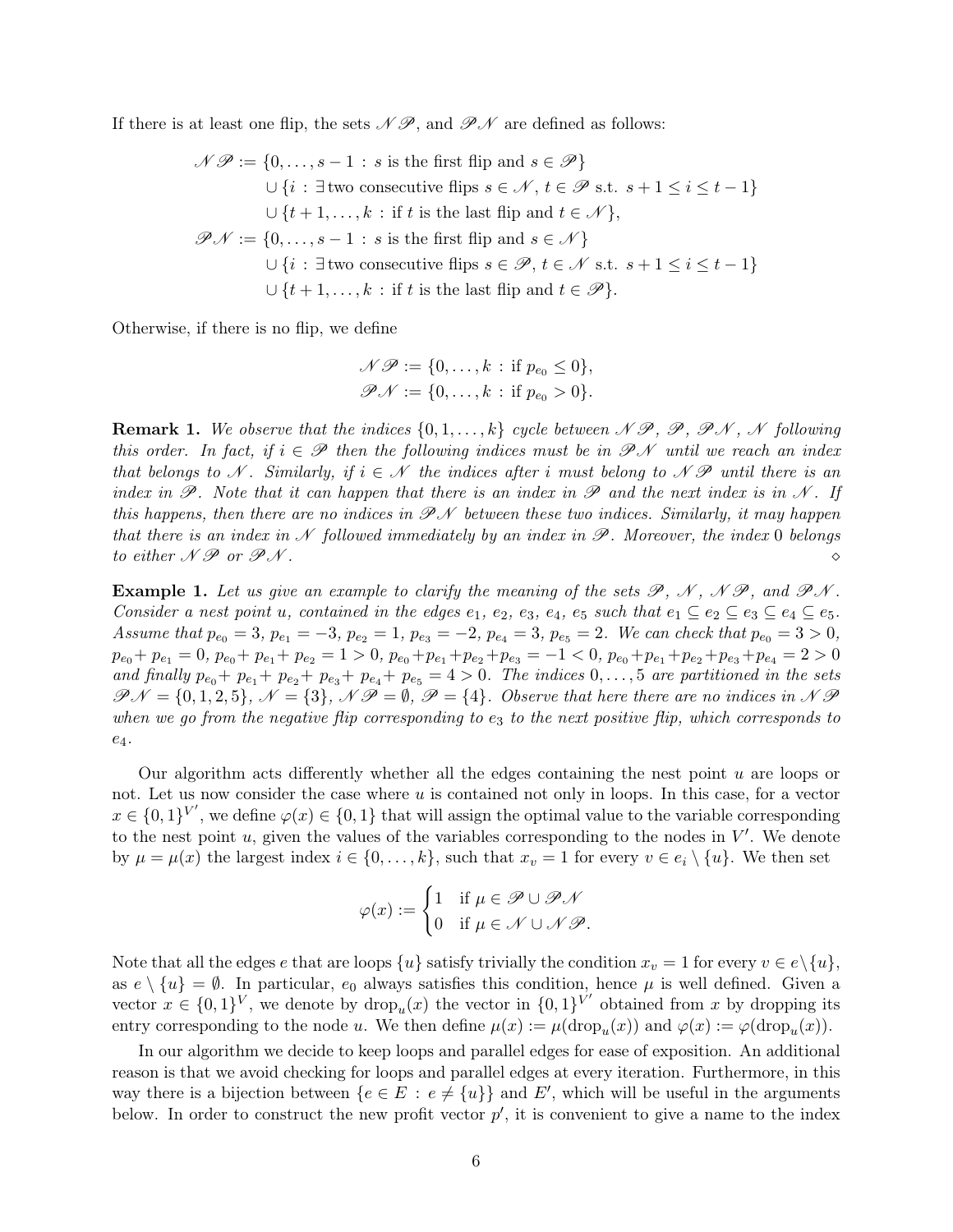of the first edge in  $e_0 \subseteq e_1 \subseteq \cdots \subseteq e_k$  that is not equal to  $\{u\}$ . We denote this index by  $\lambda$ . We remark that when u is not contained only in loops, the index  $\lambda$  is well defined. Next, observe that  $p' \in \mathbb{R}^{V' \cup E'}$ . We will use an abuse of notation for the indices of p' corresponding to the edges in E' obtained from  $e_{\lambda}, \ldots, e_{k}$  by removing u. We denote these indices by  $e_{\lambda}, \ldots, e_{k}$ , even if these edges belong to E. This abuse of notation does not introduce ambiguity because of the bijection between  ${e \in E : e \neq \{u\}}$  and E' and the fact that  ${e_i \in E : i = \lambda, \ldots, k} \subseteq {e \in E : e \neq \{u\}}$ . We are now ready to present our algorithm for β-acyclic hypergraphs, which we denote by  $Acyclic(G, p)$ .

#### Algorithm 1 Acyclic( $G, p$ )

1: Find a nest point u. Let  $e_1 \subseteq e_2 \subseteq \cdots \subseteq e_k$  be the edges containing it. 2: Compute  $\mathscr{P}, \mathscr{N}, \mathscr{N}\mathscr{P}, \mathscr{P}\mathscr{N}.$ 3: Construct the hypergraph  $G' = (V', E')$  by removing u from G. 4: if  $e_k = \{u\}$  then 5: Set  $x_u^* := \begin{cases} 1 & \text{if } \sum_{i=0}^k p_{e_i} \geq 0 \\ 0 & \text{if } \sum_{k=0}^k p_{e_k} \geq 0 \end{cases}$ 0 if  $\sum_{i=0}^{k} p_{e_i} < 0$ . 6: if  $|V| > 1$  then 7: Set  $p'_t := p_t$  for all  $t \in V' \cup E'.$ 8: Set  $x' := \text{Acyclic}(G', p').$ 9: Set  $x_w^* := x_w'$  for all  $w \in V'.$ 10: else 11: Find  $\lambda$ . 12: Set  $p'_t := p_t$  for all  $t \in V' \cup E' \setminus \{e_1, \ldots, e_k\}.$ 13: Set  $p'_{e_i} :=$  $\sqrt{ }$  $\int$  $\mathbf{I}$ 0 for every  $i \in \mathcal{N} \mathcal{P} \cap \{i : i \geq \lambda\}$  $\sum_{r=0}^{i} p_{e_r}$  for every  $i \in \mathscr{P} \cap \{i : i \geq \lambda\}$  $p_{e_i}$  for every  $i \in \mathscr{P} \mathscr{N} \cap \{i : i \geq \lambda\}$  $-\sum_{r=0}^{i-1} p_{e_r}$  for every  $i \in \mathcal{N} \cap \{i : i \geq \lambda\}$ . 14: Set  $x' := \text{Acyclic}(G')$  $, p^{\prime})$ . 15: Set  $x_w^* := x_w'$  for all  $w \in V'.$ 16: Set  $x_u^* := \varphi(x')$ . 17: return  $x^*$ .

An example of the execution of the algorithm is presented in Appendix [A.](#page-17-0) We next show the correctness of the algorithm.

**Proposition 1.** The algorithm  $Acyclic(G, p)$  returns an optimal solution to [\(BPO\)](#page-1-0), provided that  $G$  is  $\beta$ -acyclic.

Proof. We prove this proposition by induction on the number of nodes. We start from the base case, that is when  $|V| = 1$ . It follows that  $e = \{u\}$  for all  $e \in E$ , since  $\{e_1, \ldots, e_k\} = E$ . In this case the algorithm only performs lines 1-5 and line 17. There are only two possible solutions: either  $x_u^* = 0$ , or  $x_u^* = 1$ . The algorithm computes the objective corresponding to  $x_u^* = 1$ . If the objective is non-negative, it sets  $x_u^* := 1$ , otherwise it sets  $x_u^* := 0$ . The solution provided by the algorithm is optimal, since we are maximizing.

Next we consider the inductive step, and analyze the correctness of  $Acyclic(G, p)$  when it removes a nest point. We define  $obj(\cdot)$  to be the objective value of [\(BPO\)](#page-1-0) yielded by a binary vector in  $\{0,1\}^V$ . Let u be the nest point to be removed at a given iteration of the algorithm. We denote by  $(BPO)'$  $(BPO)'$  the problem of the form  $(BPO)$  over the hypergraph  $G'$  and the profits  $p'$ , defined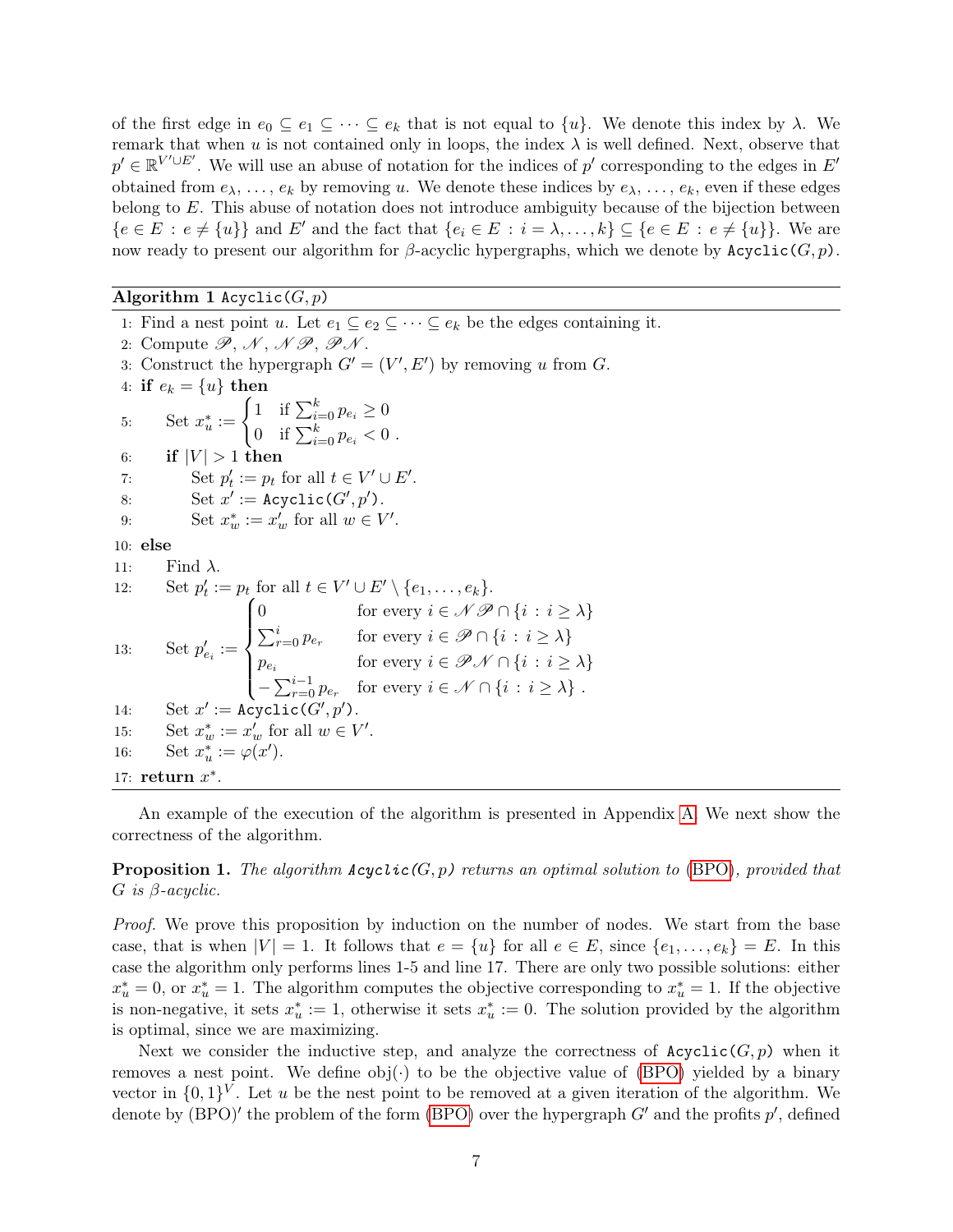by  $Acyclic(G, p)$ . Likewise, let obj'(.) be the objective value of  $(BPO)'$  provided by a vector in  $\{0,1\}^{V'}$ . By the inductive hypothesis, the vector x' defined in line 8 or 14 is optimal to (BPO)'. Our goal is to show that the returned solution  $x^*$  is optimal to [\(BPO\)](#page-1-0).

We consider first the case in which  $e_k = \{u\}$ , i.e., when all the edges that contain u are loops. This implies that every edge  $e \in E$  is either a loop  $\{u\}$  or does not contain the node u. Therefore, an optimal solution to  $(BPO)$  is obtained by combining an optimal solution to  $(BPO)'$  with an optimal solution to the problem represented by the hypergraph  $({u}, {e_1, \ldots, e_k})$  with profits  $p_u$ and  $p_{e_i}$ , for  $i = 1, ..., k$ . By using the same proof of the base case, we can see that line 5 provide the optimal value of  $x_u^*$ . Since the vector  $x'$  is optimal to (BPO)', we can conclude that the vector x ∗ returned by the algorithm is optimal.

Next, we consider the case in which  $e_k$  is not a loop.

<span id="page-7-0"></span>**Claim 1.** There exists an optimal solution  $\tilde{x}$  to [\(BPO\)](#page-1-0) such that  $\tilde{x}_u = \varphi(\tilde{x})$ .

*Proof of Claim [1.](#page-7-0)* To show this, let  $\bar{x}$  be an optimal solution to [\(BPO\)](#page-1-0). If  $\bar{x}_u = \varphi(\bar{x})$ , then we are done. Thus, assume that  $\bar{x}_u = 1 - \varphi(\bar{x})$ , and let  $\tilde{x}$  be obtained from  $\bar{x}$  by setting  $\tilde{x}_u := \varphi(\bar{x})$ . Note however that  $\varphi(\bar{x}) = \varphi(\tilde{x})$ , since  $\bar{x}_v = \tilde{x}_v$  for all nodes  $v \neq u$ . Therefore we want to show that  $\tilde{x}$  is optimal. The proof splits in two cases: either  $\varphi(\tilde{x}) = 0$ , or  $\varphi(\tilde{x}) = 1$ .

Consider the first case  $\varphi(\tilde{x}) = 0$ . Hence  $\bar{x}_u = 1$  and  $\tilde{x}_u = 0$ . Therefore, it follows that  $obj(\bar{x}) = obj(\tilde{x}) + \sum_{i=0}^{\mu} p_{e_i}$ . By definition of  $\varphi$ , we have  $\mu = \mu(\tilde{x}) \in \mathcal{N} \cup \mathcal{NB}$ , thus  $\sum_{i=0}^{\mu} p_{e_i} \leq 0$ . Then, we obtain that  $obj(\bar{x}) \leq obj(\tilde{x})$  and  $\tilde{x}$  is optimal to [\(BPO\)](#page-1-0) as well.

Assume now that we are in the second subcase, i.e.,  $\varphi(\tilde{x}) = 1$ . Therefore we have  $\bar{x}_u = 0$ ,  $\tilde{x}_u = 1$ , and  $obj(\tilde{x}) = obj(\bar{x}) + \sum_{i=0}^{\mu} p_{e_i}$ . Since  $\mu \in \mathscr{P} \cup \mathscr{P} \mathscr{N}$ , it follows that  $\sum_{i=0}^{\mu} p_{e_i} \geq 0$ , therefore  $obj(\tilde{x}) \geq obj(\bar{x})$ . Thus, we can conclude that also  $\tilde{x}$  is optimal to [\(BPO\)](#page-1-0).

We remark that, since  $e_k \neq \{u\}$ , the index  $\lambda$  is well defined and  $\lambda \geq 1$ . From now on let x be any vector  $\{0,1\}^V$  such that  $x_u = \varphi(x)$ . Let  $\mu = \mu(x)$ .

Our next main goal is to show the equality

<span id="page-7-1"></span>
$$
obj(x) = \begin{cases} obj(drop_u(x)), & \text{if } \lambda \in \mathcal{NP} \cup \mathcal{P} \\ obj(drop_u(x)) + \sum_{i=0}^{\lambda-1} p_{e_i}, & \text{if } \lambda \in \mathcal{PN} \cup \mathcal{N}. \end{cases}
$$
(1)

We define the sets A and B as follows. If  $x_u = 0$  let  $A := \emptyset$ . Otherwise, that is if  $x_u = 1$ , we define  $A := \{0, 1, \ldots, \mu\}$ . In order to define B we observe that either  $\lambda \leq \mu$  or  $\mu = \lambda - 1$ . This is because  $\lambda - 1$  is the index of the last loop  $\{u\}$ . We then define  $B := \{\lambda, \dots, \mu\}$  if  $\lambda \leq \mu$ , otherwise we set  $B := \emptyset$ , if  $\mu = \lambda - 1$ . In order to prove [\(1\)](#page-7-1), it suffices to check that

<span id="page-7-4"></span><span id="page-7-2"></span>
$$
\sum_{i \in A} p_{e_i} = \begin{cases} \sum_{i \in B} p'_{e_i}, & \text{if } \lambda \in \mathcal{NP} \cup \mathcal{P} \\ \sum_{i \in B} p'_{e_i} + \sum_{i=0}^{\lambda-1} p_{e_i}, & \text{if } \lambda \in \mathcal{PN} \cup \mathcal{N}, \end{cases}
$$
(2)

by the definitions of  $p'$  and drop<sub>u</sub> $(x)$ . In the next claim, we study the value of  $\sum_{i\in B} p'_{e_i}$ , which is present in [\(2\)](#page-7-2).

<span id="page-7-3"></span>Claim 2. Let  $\lambda \leq \mu$ . If  $\mathscr{P} \cap {\lambda, \ldots, \mu} = \emptyset$ , then

$$
\sum_{i \in B} p'_{e_i} = \begin{cases} 0, & \text{if } \lambda \in \mathcal{N} \mathcal{P} \\ \sum_{i=\lambda}^{\mu} p_{e_i}, & \text{if } \lambda \in \mathcal{P} \mathcal{N} \text{ and } \mu \in \mathcal{P} \mathcal{N} \\ -\sum_{i=0}^{\lambda-1} p_{e_i}, & \text{if } \lambda \in \mathcal{N} \text{ or if } \lambda \in \mathcal{P} \mathcal{N} \text{ and } \mu \in \mathcal{N} \cup \mathcal{N} \mathcal{P}. \end{cases}
$$
(3)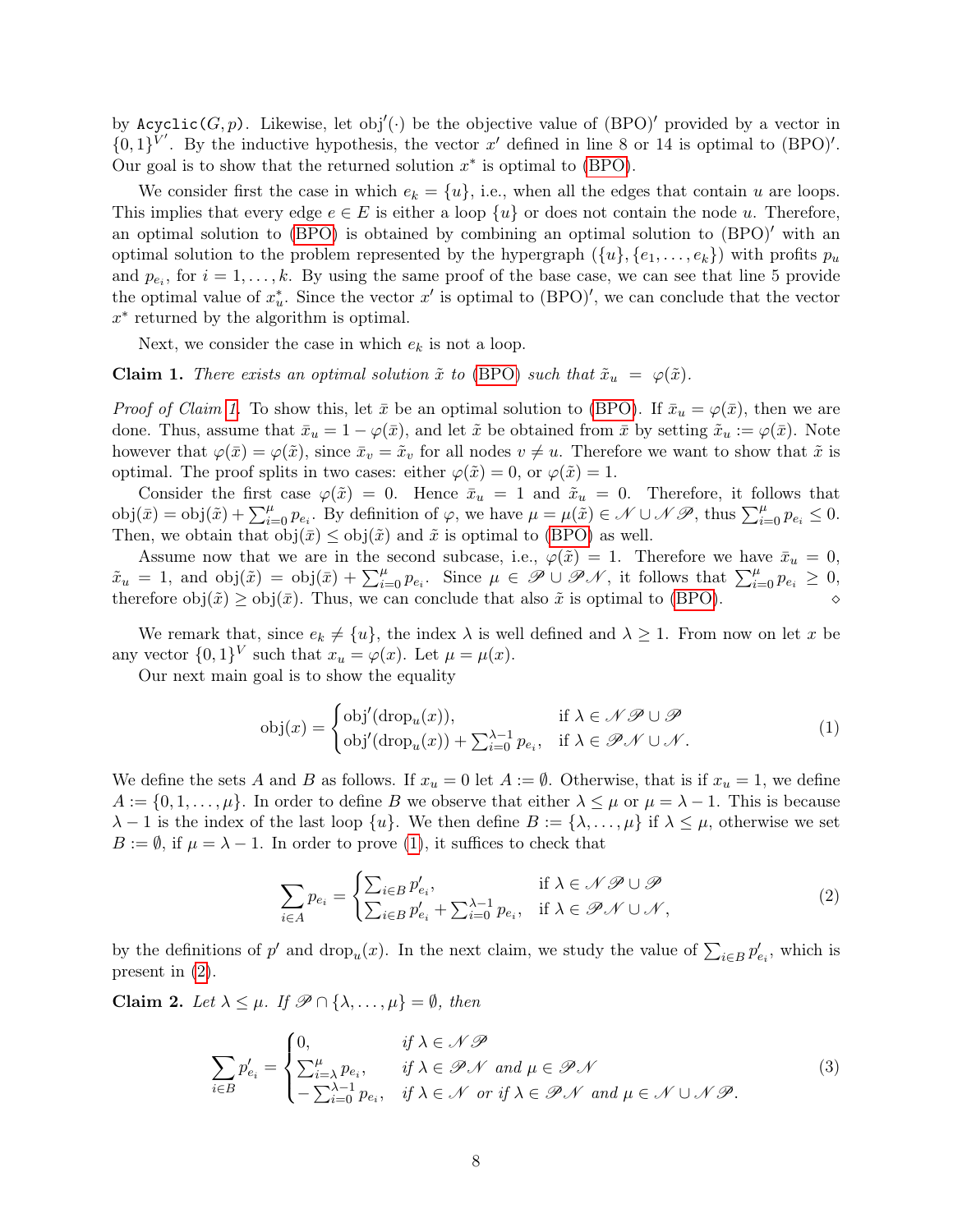If  $\mathscr{P} \cap {\lambda, \ldots, \mu} \neq \emptyset$ , then

<span id="page-8-3"></span>
$$
\sum_{i \in B} p'_{e_i} = \begin{cases} 0, & \text{if } \lambda \in \mathcal{NP} \cup \mathcal{P} \text{ and } \mu \in \mathcal{N} \cup \mathcal{NP} \\ \sum_{i=0}^{\mu} p_{e_i}, & \text{if } \lambda \in \mathcal{NP} \cup \mathcal{P} \text{ and } \mu \in \mathcal{P} \cup \mathcal{PN} \\ -\sum_{i=0}^{\lambda-1} p_{e_i}, & \text{if } \lambda \in \mathcal{PN} \cup \mathcal{N} \text{ and } \mu \in \mathcal{N} \cup \mathcal{NP} \\ \sum_{i=\lambda}^{\mu} p_{e_i}, & \text{if } \lambda \in \mathcal{PN} \cup \mathcal{N} \text{ and } \mu \in \mathcal{P} \cup \mathcal{PN}. \end{cases} (4)
$$

*Proof of Claim [2.](#page-7-3)* Observe that  $\sum_{i \in B} p'_{e_i}$  is not trivially equal to zero, since  $\lambda \leq \mu$ .

 $\sum_{i\in B} p'_{e_i}$ . Assume first that  $\lambda \in \mathcal{NP}$ . By Remark [1](#page-5-0) it is easy to see that  $\{\lambda, \ldots, \mu\}$  must belong First, we assume that  $\mathscr{P} \cap {\lambda, \dots, \mu} = \emptyset$ . In this case we can easily compute the value of to  $\mathscr{N} \mathscr{P}$ . Then, by definition of p', it follows that  $\sum_{i \in B} p'_{e_i} = 0$ . Next, consider the case in which  $\lambda \in \mathcal{P} \mathcal{N}$  and  $\mu \in \mathcal{P} \mathcal{N}$ . From Remark [1,](#page-5-0) we can conclude that  $\{\lambda, \ldots, \mu\} \subseteq \mathcal{P} \mathcal{N}$ . By definition of p', we can observe that  $\sum_{i\in B} p'_{e_i} = \sum_{i=\lambda}^{\mu} p_{e_i}$ . Next, assume that  $\lambda \in \mathcal{N}$ . Since  $\lambda \in \mathcal{N}$ , it is easy to see that  $\{\lambda + 1, \ldots, \mu\} \subseteq \mathcal{N}$  by Remark [1.](#page-5-0) Hence by definition of  $p'$  $\sum$ , we get that  $p'_{e_i} = p'_{e_{\lambda}} = -\sum_{i=0}^{\lambda-1} p_{e_i}$ . Lastly, let  $\lambda \in \mathscr{P} \mathscr{N}$  and  $\mu \in \mathscr{N} \cup \mathscr{N} \mathscr{P}$ . This implies that there must be exactly one index  $q \in \mathcal{N} \cap \{\lambda + 1, \ldots, \mu\}$ . By using the definition of  $p'$  $\sum$ we obtain  $\sum_{i\in B} p'_{e_i} = \sum_{i=\lambda}^{q-1} p'_{e_i} + p'_q + \sum_{i=q+1}^{\mu} p'_{e_i} = \sum_{i=\lambda}^{q-1} p_{e_i} - \sum_{i=0}^{q-1} p_{e_i} = -\sum_{i=0}^{\lambda-1} p_{e_i}$ . This ends the proof of [\(3\)](#page-7-4).

Next, we assume  $\mathscr{P} \cap \{\lambda,\ldots,\mu\} \neq \emptyset$ . We divide  $\sum_{i \in B} p'_{e_i}$  in three parts. Let  $\iota_1$  be the first index in  $\mathscr{P} \cap {\lambda, \ldots, \mu}$ , and let  $\iota_2$  be the last index in  $\mathscr{P} \cap {\lambda, \ldots, \mu}$ . Note that it is possible that  $\iota_1 = \iota_2$ . Then, we observe that

<span id="page-8-1"></span><span id="page-8-0"></span>
$$
\sum_{i \in B} p'_{e_i} = \sum_{i=\lambda}^{\iota_1 - 1} p'_{e_i} + \sum_{i=\iota_1}^{\iota_2 - 1} p'_{e_i} + \sum_{i=\iota_2}^{\mu} p'_{e_i}.
$$
\n
$$
(5)
$$

Now we study the value of the sums in the right hand side of [\(5\)](#page-8-0).

We start by showing that

<span id="page-8-2"></span>
$$
\sum_{i=\iota_1}^{\iota_2-1} p'_{e_i} = 0 \tag{6}
$$

If it is vacuous, then it is trivially equal to zero. Then we assume that it is not vacuous. Since  $i_2 \in \mathscr{P}$ , the last index in this sum is in  $\mathscr{N} \cup \mathscr{N} \mathscr{P}$ . Because of the fact that the first index of the sum is in  $\mathscr P$  and by definition of p', we can conclude that all the profits in  $\sum_{i=1}^{i_2-1} p'_{e_i}$  cancel each other out. Then, [\(6\)](#page-8-1) holds. From now on, in the analysis of [\(5\)](#page-8-0), we will only focus on the values of  $\sum_{i=\lambda}^{\iota_1-1} p'_{e_i}$  and  $\sum_{i=\iota_2}^{\mu} p'_{e_i}$ .

We consider the first of these two sums. We prove that

$$
\sum_{i=\lambda}^{\iota_1-1} p'_{e_i} = \begin{cases} 0, & \text{if } \lambda \in \mathcal{N} \mathcal{P} \cup \mathcal{P} \\ -\sum_{i=0}^{\lambda-1} p_{e_i}, & \text{if } \lambda \in \mathcal{P} \mathcal{N} \cup \mathcal{N} \end{cases} \tag{7}
$$

We start with analyzing the case in which  $\lambda \in \mathcal{N}$   $\mathcal{P} \cup \mathcal{P}$ . If  $\lambda \in \mathcal{P}$ , then  $\iota_1 = \lambda$  and the sum is trivially equal to 0. Then we assume that  $\lambda \in \mathcal{NP}$ . Since  $\iota_1$  is the first index in  $\mathcal{P}$  with  $\iota_1 \geq \lambda$ , Remark [1](#page-5-0) implies that all indices  $\{\lambda, \ldots, \iota_1 - 1\}$  belong to  $\mathscr{N} \mathscr{P}$ . Therefore, by definition of  $p'$ , we conclude that  $\sum_{i=\lambda}^{i_1-1} p'_{e_i} = 0$ . Next, let  $\lambda \in \mathscr{P} \mathscr{N} \cup \mathscr{N}$ . Here, the indices in  $\{\lambda, \ldots, \iota_1 - 1\}$  can be in  $\mathscr{P}\mathscr{N}, \mathscr{N},$  or  $\mathscr{N}\mathscr{P}$ . Moreover, there must be exactly one index  $q \in \mathscr{N} \cap {\lambda, \ldots, \iota_1 - 1}.$  Then, we can see that  $\sum_{i=\lambda}^{i_1-1} p'_{e_i} = \sum_{i=\lambda}^{q-1} p'_{e_i} + p'_q + \sum_{i=q+1}^{i_1-1} p'_{e_i} = \sum_{i=\lambda}^{q-1} p_{e_i} - \sum_{i=0}^{q-1} p_{e_i} = -\sum_{i=0}^{\lambda-1} p_{e_i}$ . This concludes the proof of [\(7\)](#page-8-2).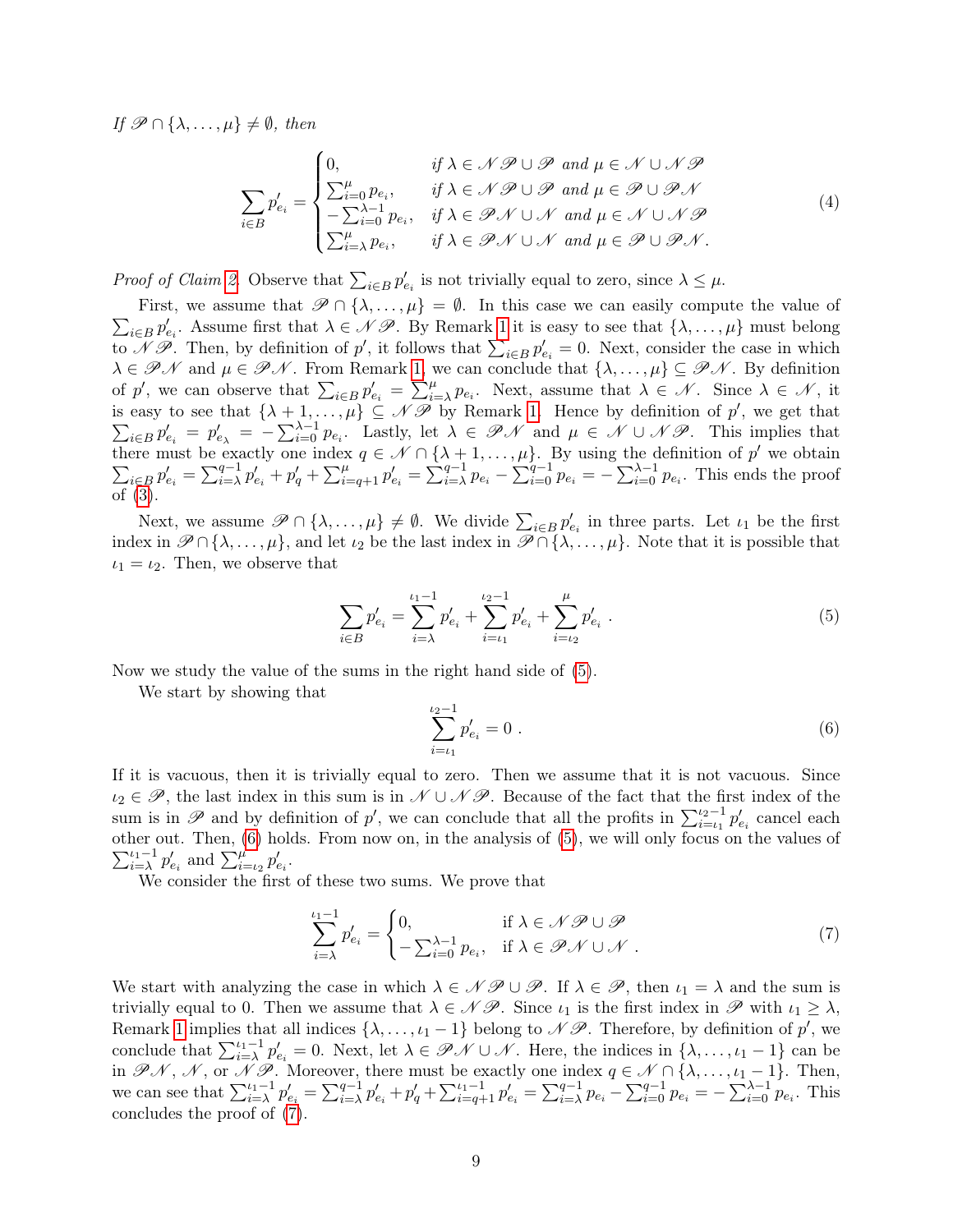It remains to compute  $\sum_{i=\iota_2}^{\mu} p'_{e_i}$ . We show that

<span id="page-9-0"></span>
$$
\sum_{i=\iota_2}^{\mu} p'_{e_i} = \begin{cases} 0, & \text{if } \mu \in \mathcal{N} \cup \mathcal{N} \mathcal{P} \\ \sum_{i=0}^{\mu} p_{e_i}, & \text{if } \mu \in \mathcal{P} \cup \mathcal{P} \mathcal{N} \end{cases} \tag{8}
$$

Assume that  $\mu \in \mathcal{N} \cup \mathcal{NP}$ . Since  $\iota_2 \in \mathcal{P}$ , there must be an index  $q \in \mathcal{N} \cap {\iota_2 + 1, ..., \mu}$ . Then,  $\sum_{i=t_2}^{\mu} p'_{e_i} = p'_{t_2} + \sum_{i=t_2+1}^{q-1} p'_{e_i} + p'_{e_q} + \sum_{i=q+1}^{\mu} p'_{e_i}$ . By using the definition of  $p'$  we obtain the following:  $\sum_{i=1}^{\mu} p'_{e_i} = \sum_{i=0}^{12} p_{e_i} + \sum_{i=1}^{q-1} p_{e_i} - \sum_{i=0}^{q-1} p_{e_i} = 0$ . We look at the second case, and we assume that  $\mu \in \mathscr{P} \cup \mathscr{P} \mathscr{N}$ . Then, by definition of  $\iota_2$  and the fact that  $\mu \in \mathscr{P} \cup \mathscr{P} \mathscr{N}$ , it follows that all indices in  $\{\iota_2+1,\ldots,\mu\}$  belong to  $\mathscr{P} \mathscr{N}$ . By the definition of  $p'$ , we can conclude that  $\sum_i^\mu$  $\sum_{i=\iota_2}^{\mu} p'_{e_i} = p'_{\iota_2} + \sum_{i=\iota_2+1}^{\mu} p'_{e_i} = \sum_{i=0}^{\iota_2} p_{e_i} + \sum_{i=\iota_2+1}^{\mu} p_{e_i} = \sum_{i=0}^{\mu} p_{e_i}$ . This concludes the proof of [\(8\)](#page-9-0).

We conclude that [\(4\)](#page-8-3) holds, by combining appropriately the different cases of [\(7\)](#page-8-2) and [\(8\)](#page-9-0) into  $(5).$  $(5).$ 

We are now ready to prove [\(1\)](#page-7-1). This proof is divided in two cases, depending on the value of  $x_u$ . The first case that we consider is when  $x_u = \varphi(x) = 0$ . Therefore, we assume that  $x_u = \varphi(x) = 0$ . As previously observed, we only need to show that [\(2\)](#page-7-2) holds. Since  $x_u = 0$ , it follows that  $A = \emptyset$ , hence  $\sum_{i\in A} p_{e_i} = 0$ . Furthermore,  $\varphi(x) = 0$  implies  $\mu \in \mathcal{N} \cup \mathcal{NP}$ . We consider the two cases  $\mu = \lambda - 1$  and  $\lambda \leq \mu$ . Consider the case  $\mu = \lambda - 1$ . Then  $\sum_{i \in B} p'_{e_i}$  is vacuous and equal to 0. Furthermore, if  $\mu \in \mathcal{N} \cup \mathcal{NP}$  it means that  $\lambda \in \mathcal{NP} \cup \mathcal{P}$ . Hence [\(2\)](#page-7-2) holds. Next, we assume that  $\lambda \leq \mu$ , which implies that B is non-empty. If  $\mathscr{P} \cap {\lambda, \ldots, \mu} = \emptyset$ , we get that  $\sum_{i\in B} p'_{e_i} = 0$  if  $\lambda \in \mathscr{N}$  by [\(3\)](#page-7-4). Therefore [\(2\)](#page-7-2) is true. Otherwise, if  $\lambda \in \mathscr{P} \mathscr{N} \cup \mathscr{N}$ , then  $\sum_{i\in B} p'_{e_i} = -\sum_{i=0}^{\lambda-1} p_{e_i}$  since  $\mu \in \mathcal{N} \cup \mathcal{NP}$ . Hence [\(2\)](#page-7-2) holds also in this case. Therefore, we assume that  $\mathscr{P} \cap {\lambda, \ldots, \mu} \neq \emptyset$ . We start from the case in which  $\lambda \in \mathscr{N} \mathscr{P} \cup \mathscr{P}$ . From [\(4\)](#page-8-3), we see that  $\sum_{i\in B} p'_{e_i} = 0$ , as  $\mu \in \mathcal{N} \cup \mathcal{NP}$ . This concludes the proof of [\(2\)](#page-7-2) when  $\lambda \in \mathcal{NP} \cup \mathcal{P}$ . So now consider  $\lambda \in \mathscr{P} \mathscr{N} \cup \mathscr{N}$ . From [\(4\)](#page-8-3) we obtain  $\sum_{i \in B} p'_{e_i} = -\sum_{i=0}^{\lambda-1} p_{e_i}$  in this case. Hence, we can conclude that [\(2\)](#page-7-2) holds also if  $\lambda \in \mathscr{P} \mathscr{N} \cup \mathscr{N}$ .

The remaining case to consider, in order to prove that [\(1\)](#page-7-1) holds for every  $x \in \{0,1\}^V$ , is when  $x_u = \varphi(x) = 1$ . Similarly to the previous case, we just need to show that [\(2\)](#page-7-2) holds. Assume  $x_u = \varphi(x) = 1$ . From  $x_u = 1$  we obtain  $\sum_{i \in A} p_{e_i} = \sum_{i=0}^{\mu} p_{e_i}$ . Because of  $\varphi(x) = 1$ , we know that  $\mu \in \mathscr{P} \cup \mathscr{P} \mathscr{N}$ . Once again, we consider the cases  $\mu = \lambda - 1$  and  $\lambda \leq \mu$ . Assume  $\mu = \lambda - 1$ . Then, we have that  $B = \emptyset$  and  $\sum_{i \in B} p'_{e_i}$  is equal 0. Moreover, we have  $\lambda \in \mathscr{P} \mathscr{N} \cup \mathscr{N}$ , since  $\mu \in \mathscr{P} \cup \mathscr{P} \mathscr{N}$ . Then, it is easy to see that [\(2\)](#page-7-2) is true. Next, we consider the case in which  $\lambda \leq \mu$ . We start from situation where  $\lambda \in \mathcal{N} \mathcal{P} \cup \mathcal{P}$ . By using Remark [1,](#page-5-0) we observe that  $\mathcal{P} \cap {\lambda, ..., \mu} \neq \emptyset$ . Then, we obtain that  $\sum_{i\in B} p'_{e_i} = \sum_{i=0}^{\mu} p_{e_i}$  from [\(4\)](#page-8-3). Hence, [\(2\)](#page-7-2) holds. Assume now  $\lambda \in \mathscr{P}\mathscr{N} \cup \mathscr{N}$ . We first observe that it is possible that  $\mathscr{P} \cap {\lambda, \ldots, \mu} = \emptyset$ . This can happen only if  $\lambda, \mu \in \mathscr{P} \mathscr{N}$ . In this case  $\sum_{i\in B} p'_{e_i} = \sum_{i=\lambda}^{\mu} p_{e_i}$  by [\(3\)](#page-7-4). It is easy to see that [\(2\)](#page-7-2) holds in this case. So assume instead that  $\mathscr{P} \cap {\lambda, \ldots, \mu} \neq \emptyset$ . Then,  $\sum_{i \in B} p'_{e_i} = \sum_{i=\lambda}^{\mu} p_{e_i}$  by [\(4\)](#page-8-3). Therefore, [\(2\)](#page-7-2) is true. This concludes the proof of [\(1\)](#page-7-1).

We are finally ready to show that the solution provided by the algorithm is optimal. Let  $\tilde{x}$  be an optimal solution to [\(BPO\)](#page-1-0) such that  $\tilde{x}_u = \varphi(\tilde{x})$ . We know that it exists by Claim [1.](#page-7-0) We denote by  $x^*$  the solution returned by the algorithm, which is defined by

$$
x_w^* := \begin{cases} x'_w, & \text{if } w \neq u \\ \varphi(x'), & \text{if } w = u \end{cases}.
$$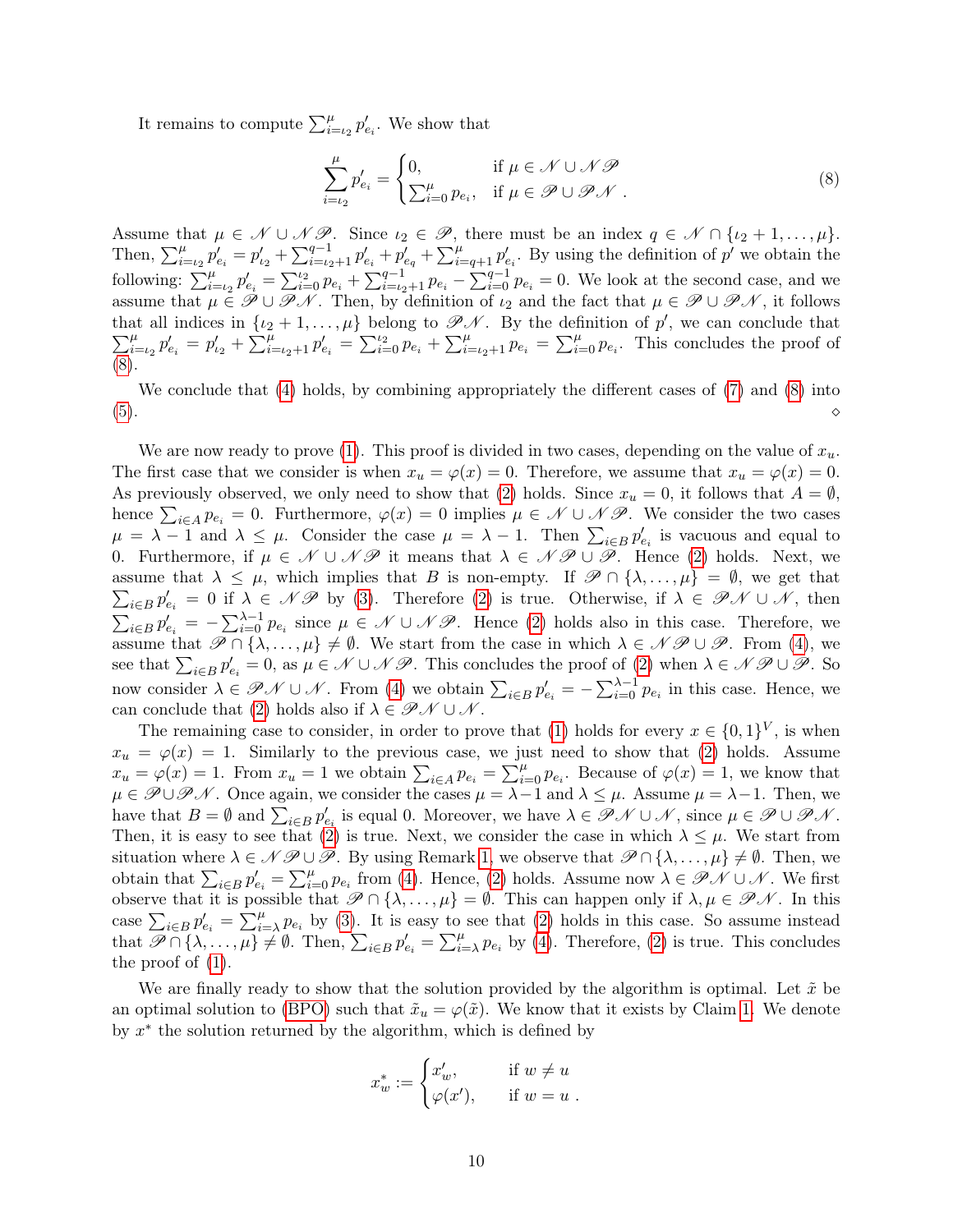It is easy to see that  $x^*_{u} = \varphi(x')$ . By the previous argument, it follows that [\(1\)](#page-7-1) holds for both  $\tilde{x}$ and  $x^*$ . Therefore,  $obj(x^*) = obj'(x')$  and  $obj(\tilde{x}) = obj'(drop_u(\tilde{x}))$ , if  $\lambda \in \mathcal{NP} \cup \mathcal{P}$ . Similarly, if  $\lambda \in \mathscr{P} \mathscr{N} \cup \mathscr{N}$ , we obtain that  $obj(x^*) = obj'(x') + \sum_{i=0}^{\lambda-1} p_{e_i}$  and  $obj(\tilde{x}) = obj'(drop_u(\tilde{x})) + \sum_{i=0}^{\lambda-1} p_{e_i}$ . We are now ready to prove that  $x^*$  is optimal to [\(BPO\)](#page-1-0). The optimality of  $x'$  to (BPO)' implies that  $obj'(x') \geq obj'(drop_u(\tilde{x}))$ . This inequality implies  $obj(x^*) \geq obj(\tilde{x})$  in both cases. Note that if  $\lambda \in \mathscr{P} \mathscr{N} \cup \mathscr{N}$  it suffices to add  $\sum_{i=0}^{\lambda-1} p_{e_i}$  on both sides of the inequality to see this. Hence, we can conclude that  $x^*$  is an optimal solution to [\(BPO\)](#page-1-0).  $\Box$ 

We remark that our algorithm is correct even if the profits are allowed to be real numbers. However, for the purposes of the analysis of the algorithm, we chose to consider only the setting in which the profits are all integers.

Next, we show that  $Acyclic(G, p)$  runs in strongly polynomial time. We remark that in this paper we use standard complexity notions in Discrete Optimization, and we refer the reader to the book [\[47\]](#page-16-7) for a thorough introduction. Our analysis is admittedly crude and provides a loose upper bound of the running time. It could be further improved by paying particular attention to the data structure and to the exact number of operations performed in each step. In our analysis, we choose to store the hypergraph  $G = (V, E)$  by its node-edge incidence matrix.

The running time that we exhibit below is in terms of the time needed to find one nest point in G, which is denoted by  $\tau$ . As mentioned in [\[44\]](#page-16-4), nest points can be found in polynomial-time by brute force. Once we find one nest point, we also explicitly know the edges that contain it and their order under set inclusion.

**Proposition 2.** The algorithm  $Acyclic(G, p)$  is strongly polynomial, provided that  $G = (V, E)$  is a β-acyclic hypergraph. In particular, the number of arithmetic operations performed is  $O(|V|(\tau +$  $|E| + |V| \log |E|$ ).

Proof. We first examine the number of arithmetic operations performed by the algorithm. In line 1, there are at most  $\tau$  operations to find a nest point u and the ordered sequence of edges it belongs to, that is,  $e_1 \subseteq e_2 \subseteq \cdots \subseteq e_k$ . Line 2 requires  $O(|E|)$  operations, between sums and comparisons, to compute the sets  $\mathscr{P}, \mathscr{N}, \mathscr{N}\mathscr{P}, \mathscr{P}\mathscr{N}$ . In line 3, there are other  $O(|E|)$  operations to remove u from  $G$  in order to construct the hypergraph  $G'$ , since it suffices to drop the u-th row from the incidence matrix. We observe that we do not remove the columns of edges that might have become empty. So, the incidence matrix could have some zero columns. Line 4 takes  $O(|V|)$  operations. Next, there are  $O(|E|)$  sums in the if condition in line 5. Line 6 can be performed in constant time. Then, line 7 requires  $O(|V| + |E|)$  operations, and line 9 takes  $O(|V|)$  operations. Next, finding  $\lambda$ in line 11 requires  $O(|V| \log |E|)$  operations, by performing binary search on the ordered edges and checking the nodes they contain. Consider now the construction of  $p'$  in lines 12-13. Line 12 takes  $O(|V| + |E|)$  operations. The profits p' for the edges  $e_{\lambda}, \ldots, e_{k}$  can be constructed with a total number of  $O(|E|)$  operations. It remains to consider the operations needed to construct  $x^*$  from x', see lines 15-16. Line 15 requires  $O(|V|)$  operations. Now consider line 16. Using the definition of the quantity  $\varphi(x)$ , it can be seen that the definition of  $x_u^*$  requires  $O(|V| \log |E|)$  operations. In fact it suffices to find  $\mu(x')$ .

Therefore, each iteration of algorithm performs at most  $\tau + O(|E| + |V| \log |E|)$  arithmetic operations. Moreover, we observe that  $Acyclic(G, p)$  performs |V| iterations, thanks to Theorem [4.](#page-4-2) We hence obtain that the total number of arithmetic operations performed by  $Acyclic(G, p)$  is  $O(|V|(\tau + |E| + |V| \log |E|)).$ 

To prove that the algorithm  $Acyclic(G, p)$  is strongly polynomial, it remains to show that any integer produced in the course of the execution of the algorithm has size bounded by a polynomial in  $|V| + |E| + \log U$ , where U is the largest absolute value of the profits in the instance (see page 362 in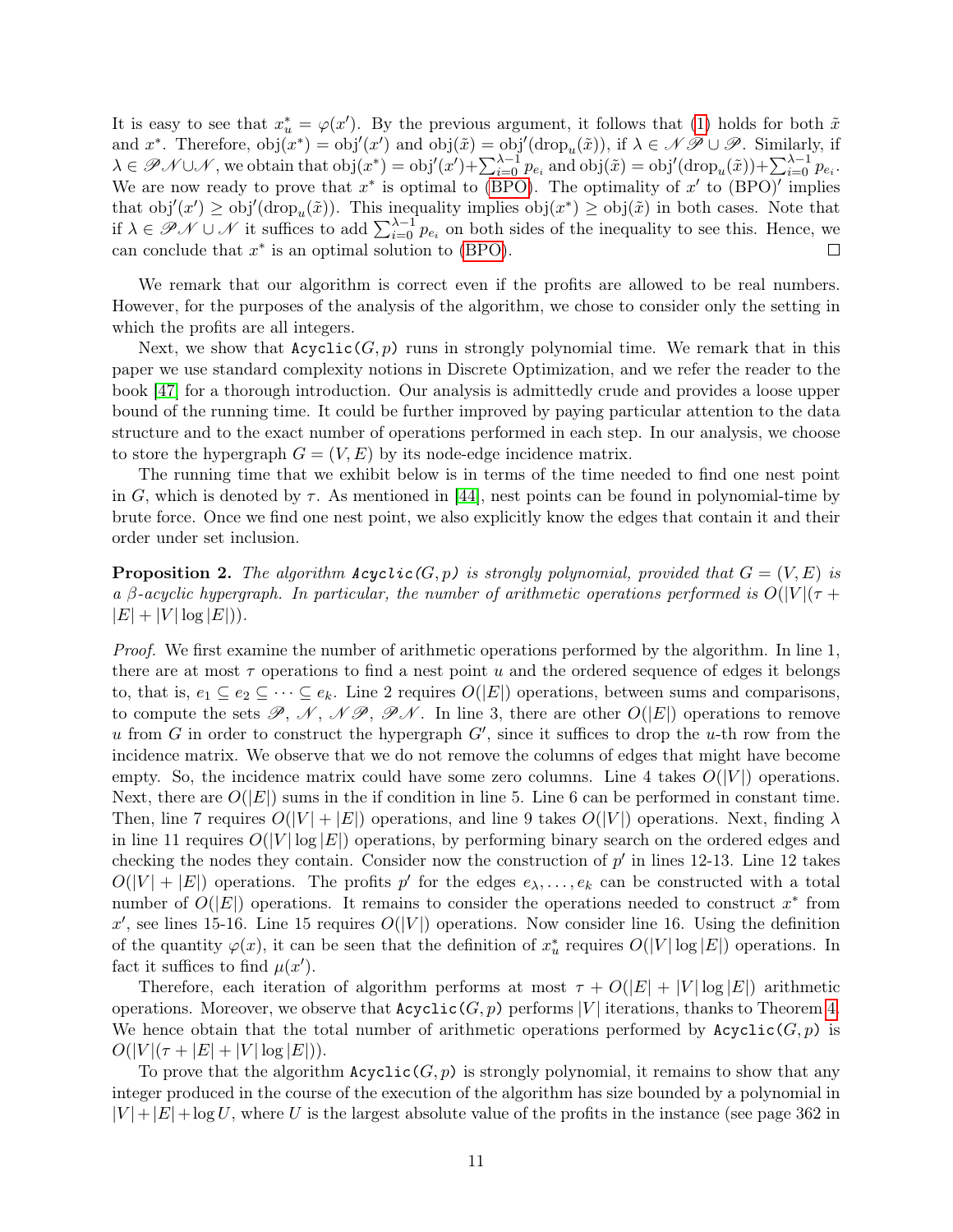[\[4\]](#page-13-6)). The numbers that are produced by the execution of the algorithm are the profits of the smaller instances. The only arithmetic operations involving the profits are addition and subtraction of the original profits. In particular, this implies that the numbers produced are integers. Moreover, only a polynomial number of operations  $p(|V|, |E|)$  occur in the algorithm since its arithmetic running time is polynomial in  $|V|$  and  $|E|$ . Then, any integer obtained at the end of the algorithm must have absolute value less than or equal to  $2^{p(|V|,|E|)}U$ . Its bit size therefore is less than or equal to  $p(|V|, |E|) + \log U$ . П

We close this section by observing that the overarching structure of our algorithm, where nodes are removed one at a time, resembles that of the *basic algorithm* for pseudo-Boolean optimization, which was first defined in the sixties [\[30,](#page-15-8) [31\]](#page-15-9). Except for this similarity, the two algorithms are entirely different. For example, in the basic algorithm nodes can be removed in any order, but the running time can be exponential. On the other hand, in our algorithm the node to be removed must be a nest point in order for the algorithm to be correct. In particular, this allows us to define the updated profits and it is key in achieving a polynomial running time. In [\[14\]](#page-14-7) the authors show that, if nodes are removed according to a "k-perfect elimination scheme", the basic algorithm runs in polynomial time for hypergraphs whose co-occurrence graph has fixed treewidth. However, analyzing the laminar hypergraph discussed after the statement of Theorem [1](#page-2-1) in Section [1.1,](#page-2-0) it is simple to see that the basic algorithm does not run in polynomial time over  $\beta$ -acyclic hypergraphs, under any choice of the node to be removed.

#### <span id="page-11-0"></span>3 Reduction scheme for general hypergraphs

We observe that, even if our algorithm is not able to solve instances over hypergraphs that contain  $\beta$ -cycles, it is still possible to use it as a reduction scheme. In particular, we can iteratively remove nest points, which leads to a decrease in the number of nodes, and possibly edges, of the hypergraph until there are no nest points left. If we are able to obtain an optimal solution to the smaller problem, we can then use the rules outlined in the algorithm to construct an optimal solution to the original problem.

In order to better assess if our reduction scheme could be useful in practice, we ran some computational experiments. We studied the reduction scheme on random instances, as it is commonly done in the literature [\[11,](#page-14-13) [15,](#page-14-9) [21\]](#page-14-1). For every instance, we computed the percentage of removed nodes. First, we explain the setting of our experiments. We chose the setting of [\[15\]](#page-14-9), i.e., we decide the number of nodes |V| and of edges |E| of the hypergraph representing the instance, but we do not make any restriction on the rank of the hypergraph. We recall that the *rank* of a hypergraph is the maximum cardinality of any of its edges. For every edge, its cardinality  $c$  is chosen from  $\{2,\ldots,|V|\}$  with probability equal to  $2^{1-c}$ . As explained in [\[15\]](#page-14-9), the purpose of this choice is to model the fact that a random hypergraph is expected to have more edges of low cardinality than high cardinality. Then, once c is fixed, the nodes of the edge are chosen uniformly at random in  $V$ with no repetitions. We also make sure that there are no parallel edges in the produced hypergraph. This will be useful in the interpretations of the results, as we explain later in the section. The parameters |V| and |E| have values in the set  $\{25, 50, 75, \ldots, 600\}$ . For every pair  $(|V|, |E|)$  we made 250 repetitions and computed the percentage of removed nodes. Then, we took the average of these percentages. The results of our simulations are shown in Figure [1.](#page-12-0) The values on the x axis correspond to the number of nodes of the hypergraph, whereas the values on the  $y$  axis represent the number of edges. The lighter the cell, the more nodes are removed for instances with those values of  $n$  and  $m$ . A legend can be found to the right of the grid.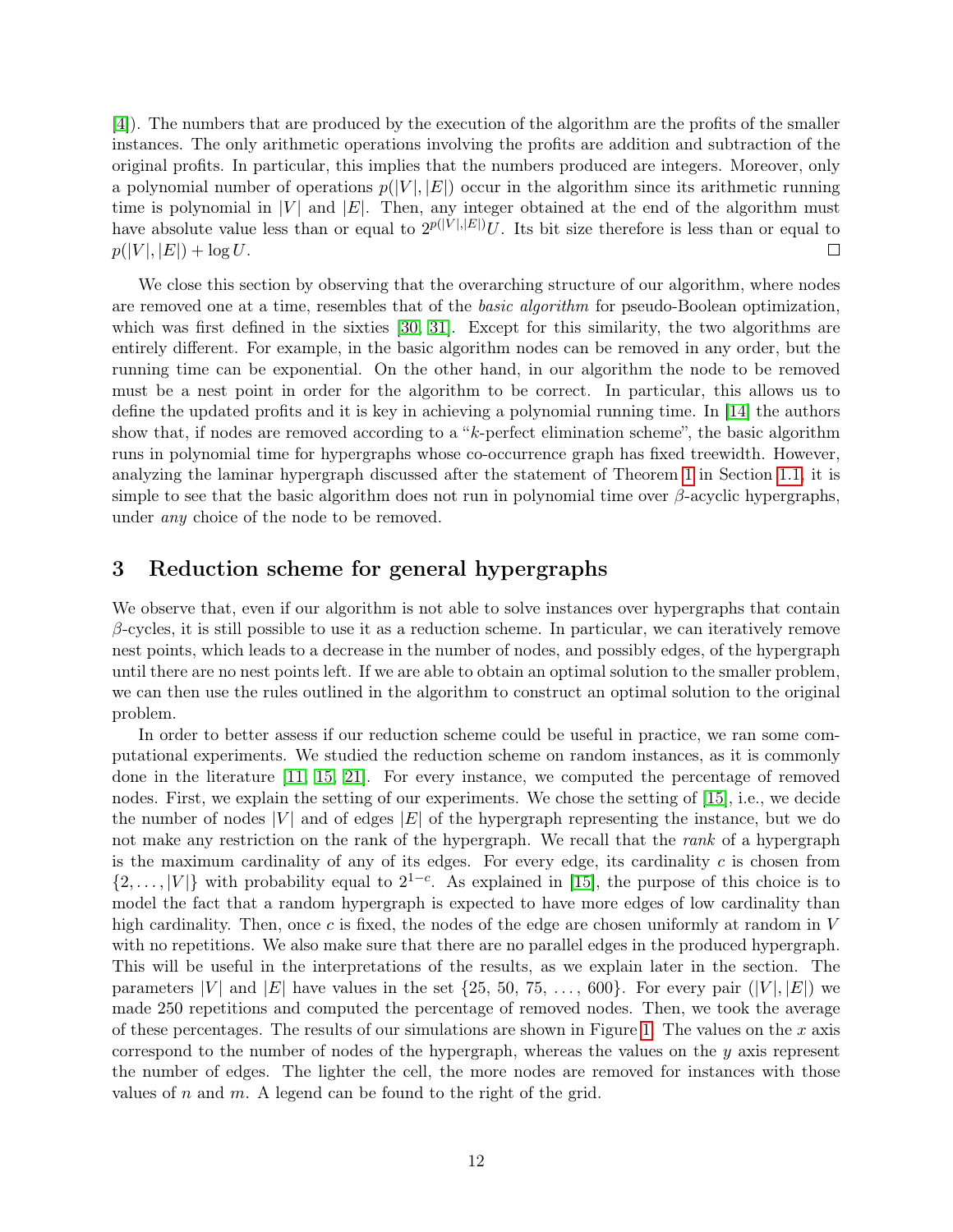<span id="page-12-0"></span>

Figure 1: Percentage of removed nodes in hypergraphs as a function of  $|V|$  and  $|E|$ .

From the results, we noticed that the percentage of the removed nodes is related to the value of the ratio  $|E|/|V|$ , where  $G = (V, E)$  is the hypergraph representing the instance. From Figure [1,](#page-12-0) it is apparent that the smaller is the ratio  $|E|/|V|$ , the more effective our algorithm is. In particular, we observe that if  $|E|/|V| = 1$ , then the average of nodes removed is 16.72%. However, when  $|E|/|V| = 1/2$ , this percentage is roughly 50%, and if  $|E|/|V| = 1/4$  our algorithm removes on average 86% of the original nodes. Additional values can be extracted from Figure [2,](#page-13-7) which captures the trend of this percentage as a function of  $|E|$ . In this figure, the number of nodes  $|V|$  is set to 300. We see that the reduction scheme is particularly useful whenever  $|E|/|V| \leq 1$ , i.e., when the number of edges is bounded by the number of nodes. Furthermore, we observe that a large subset of the hypergraphs with  $|E|/|V| \leq 1$  have a highly non-trivial structure, since they have a huge connected component with high probability. In fact, the largest connected component of  $G$  is of order |V| whenever the fraction  $|E|/|V|$  is asymptotic to a constant c such that  $c > 1/2$ . This follows from [\[23\]](#page-14-17) once we observe that each edge of a hypergraph connects at least as many nodes as an edge in a graph. We remark that the authors in [\[23\]](#page-14-17) do not allow parallel edges, and this is why we introduced this requirement for our instances.

For denser hypergraphs, i.e., hypergraphs with  $|E|/|V| > 1$ , our procedure does not work as well, and this can be explained by the fact that, for these hypergraphs, it is more unlikely that a node would be able to satisfy the definition of nest point. For non-random instances, it should be noted that the outcome of our reduction scheme depends heavily on the structure of the specific instance.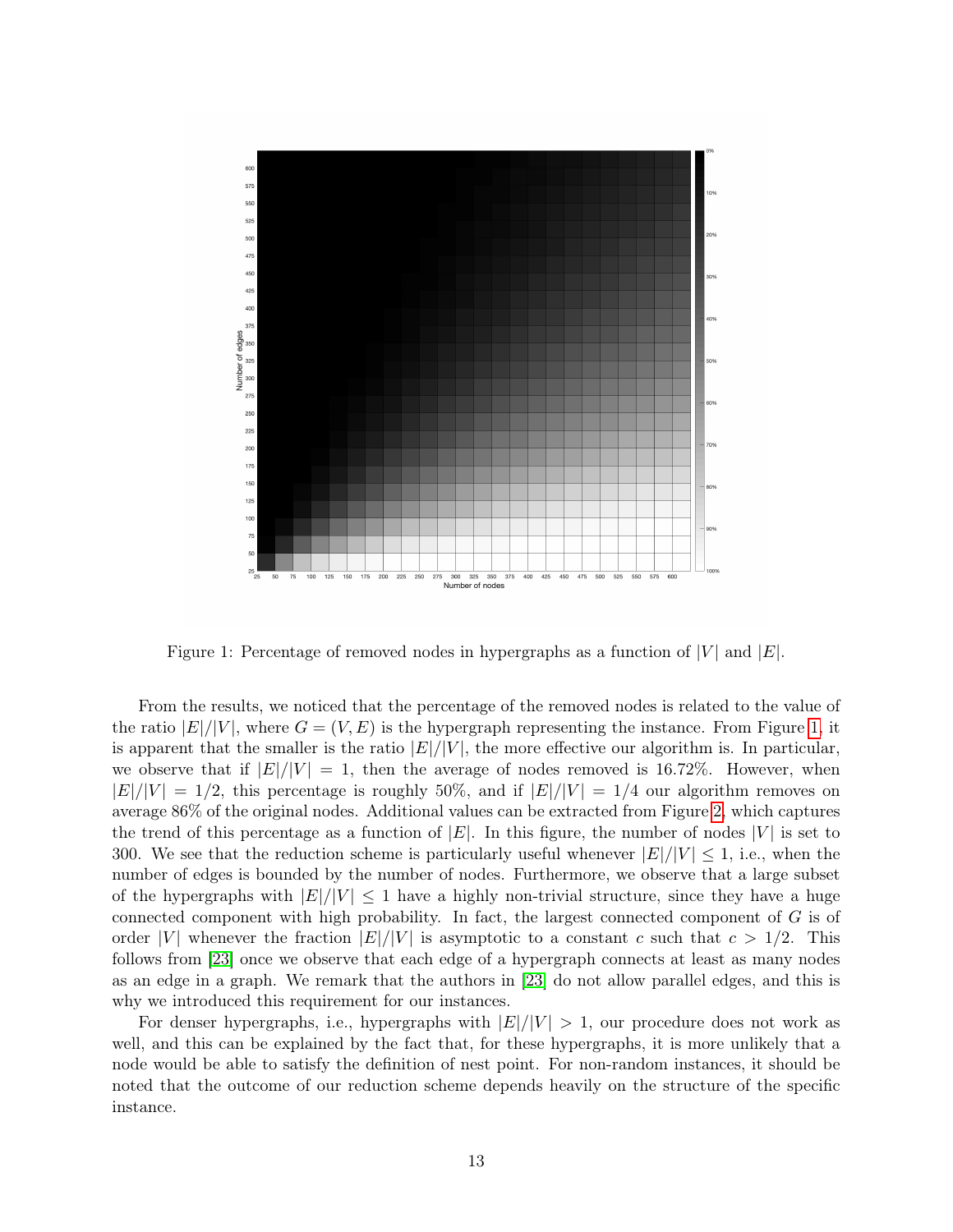<span id="page-13-7"></span>

Figure 2: Percentage of removed nodes as a function of  $|E|$  when  $n = 300$ .

Lastly, we remark that the reduction scheme can be applied also to quadratic instances, where the corresponding hypergraph is simply a graph. We found that the behavior of the percentages of removed nodes is similar to the one in the hypergraph setting, even if the values of the percentages of removed nodes are generally higher than in the more general case.

#### References

- <span id="page-13-0"></span>[1] F. Barahona. A solvable case of quadratic 0 − 1 programming. Discrete Applied Mathematics, 13(1):23–26, 1986.
- <span id="page-13-5"></span>[2] C. Beeri, R. Fagin, D. Maier, and M. Yannakakis. On the desirability of acyclic database schemes. Journal of the ACM, 30:479–513, 1983.
- <span id="page-13-4"></span>[3] T. Beier, C. Pape, N. Rahaman, T. Prange, S. Berg, D. Bock, A. Cardona, G. Knott, S. Plaza, L. Scheffer, U. Koethe, A. Kreshuk, and F. Hamprecht. Multicut brings automated neurite segmentation closer to human performance. Nature Methods, 14(2):101–102, 2017.
- <span id="page-13-6"></span>[4] D. Bertsimas and J.N. Tsitsiklis. Introduction to Linear Optimization. Athena Scientific, 1997.
- <span id="page-13-1"></span>[5] D. Bienstock and G. Muñoz. LP formulations for polynomial optimization problems. SIAM Journal on Optimization, 28(2):1121–1150, 2018.
- <span id="page-13-3"></span>[6] E. Boros, Y. Crama, and E. Rodríguez-Heck. Compact quadratizations for pseudo-boolean functions. Journal of Combinatorial Optimization, 39:687–707, 2020.
- <span id="page-13-2"></span>[7] E. Boros and A. Gruber. On quadratization of pseudo-boolean functions. Preprint, arXiv:1404.6538., 2012.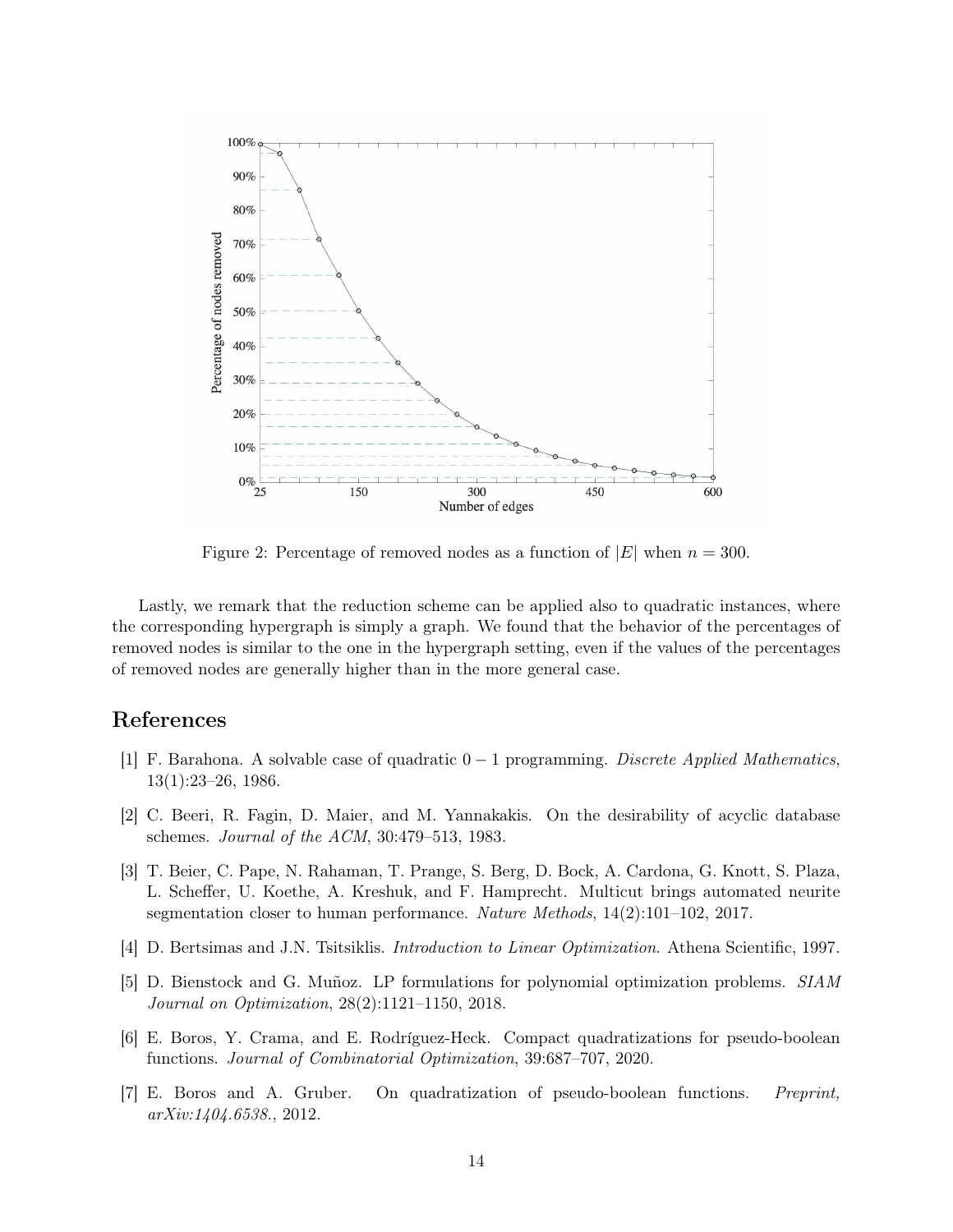- <span id="page-14-0"></span>[8] E. Boros and P.L. Hammer. Pseudo-boolean optimization. Discrete Applied Mathematics, 123:155–225, 2002.
- <span id="page-14-15"></span>[9] J. Brault-Baron. Hypergraph acyclicity revisited. ACM Computing Surveys, 49(3):54:1–54:26, 2016.
- <span id="page-14-11"></span>[10] C. Buchheim, Y. Crama, and E. Rodríguez-Heck. Berge-acyclic multilinear 0 − 1 optimization problems. European Journal of Operational Research, 273(1):102–107, 2018.
- <span id="page-14-13"></span>[11] C. Buchheim and G. Rinaldi. Efficient reduction of polynomial zero-one optimization to the quadratic case. SIAM Journal on Optimization, 18(4):1398–1413, 2007.
- <span id="page-14-5"></span>[12] M. Conforti, G. Cornuéjols, and G. Zambelli. Integer Programming. Springer, 2014.
- <span id="page-14-6"></span>[13] Y. Crama. Concave extensions for non-linear 0 − 1 maximization problems. Mathematical Programming, 61(1):53–60, 1993.
- <span id="page-14-7"></span>[14] Y. Crama, P. Hansen, and B. Jaumard. The basic algorithm for pseudo-boolean programming revisited. Discrete Applied Mathematics, 29:171–185, 1990.
- <span id="page-14-9"></span>[15] Y. Crama and E. Rodríguez-Heck. A class of valid inequalities for multilinear 0−1 optimization problems. Discrete Optimization, 25:28–47, 2017.
- <span id="page-14-12"></span>[16] A. Del Pia and S. Di Gregorio. Chvátal rank in binary polynomial optimization. INFORMS Journal on Optimization, 2021. [doi:10.1287/ijoo.2019.0049](https://doi.org/10.1287/ijoo.2019.0049).
- <span id="page-14-2"></span>[17] A. Del Pia and A. Khajavirad. A polyhedral study of binary polynomial programs. Mathematics of Operations Research, 42(2):389–410, 2017.
- <span id="page-14-10"></span>[18] A. Del Pia and A. Khajavirad. The multilinear polytope for acyclic hypergraphs. SIAM Journal on Optimization, 28(2):1049–1076, 2018.
- <span id="page-14-3"></span>[19] A. Del Pia and A. Khajavirad. On decomposability of multilinear sets. Mathematical Programming, Series A, 170(2):387–415, 2018.
- <span id="page-14-4"></span>[20] A. Del Pia and A. Khajavirad. The running intersection relaxation of the multilinear polytope. Mathematics of Operations Research, 46(3):1008–1037, 2021.
- <span id="page-14-1"></span>[21] A. Del Pia, A. Khajavirad, and N. Sahinidis. On the impact of running-intersection inequalities for globally solving polynomial optimization problems. Mathematical Programming Computation, 12:165–191, 2020.
- <span id="page-14-16"></span>[22] D. Duris. Some characterizations of  $\gamma$  and  $\beta$ -acyclicity of hypergraphs. *Information Processing* Letters, 112:617–620, 2012.
- <span id="page-14-17"></span>[23] P. Erdős and A. Rényi. On the evolution of random graphs. In Publication Of The Mathematical Institute Of The Hungarian Academy Of Sciences, pages 17–61, 1960.
- <span id="page-14-14"></span>[24] R. Fagin. Acyclic database schemes (of various degrees): A painless introduction. In CAAP, 1983.
- <span id="page-14-8"></span>[25] R. Fagin. Degrees of acyclicity for hypergraphs and relational database schemes. Journal of the Association for Computing Machinery, 30(3):514–550, 1983.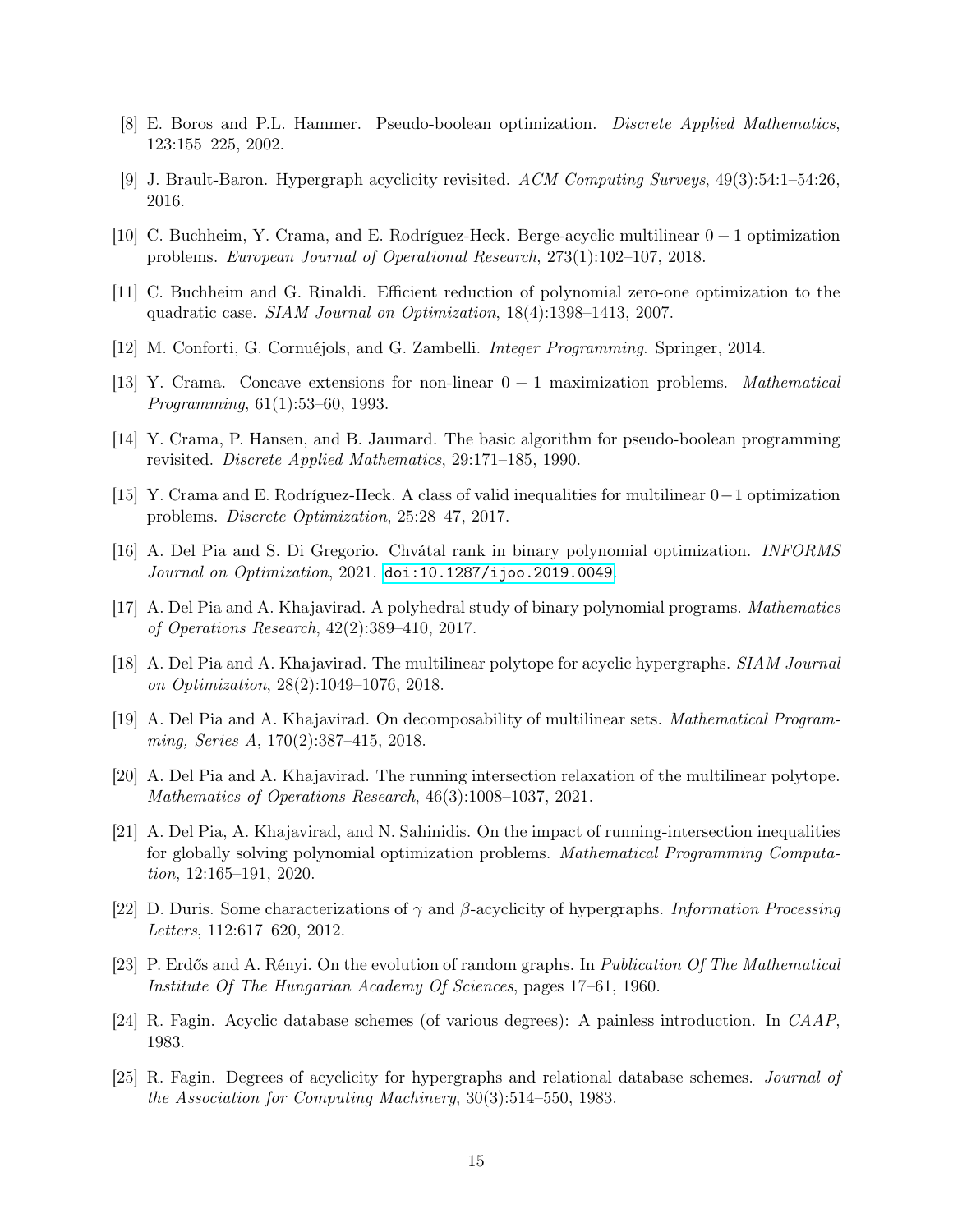- <span id="page-15-3"></span>[26] R. Fortet. Applications de l'algébre de boole en recherche opèrationelle. Revue Française d'Automatique, Informatique et Recherche Opérationnelle, 4:17–26, 1960.
- <span id="page-15-5"></span>[27] D. Freedman and P. Drineas. Energy minimization via graph cuts: Settling what is possible. CVPR, IEEE Computer Society, pages 939–946, 2005.
- <span id="page-15-12"></span>[28] M.R. Garey, D.S. Johnson, and L. Stockmeyer. Some simplified np-complete graph problems. Theoretical Computer Science, pages 237–267, 1976.
- <span id="page-15-15"></span>[29] M. X. Goemans and D. P. Williamson. Improved approximation algorithms for maximum cut and satisfiability problems using semidefinite programming. Journal of the ACM, 42:1115–1154, 1995.
- <span id="page-15-8"></span>[30] P.L. Hammer, I. Rosenberg, and S. Rudeanu. On the determination of the minima of pseudoboolean functions (in romanian). Studii si Cercetari Matematice, 14:359–364, 1963.
- <span id="page-15-9"></span>[31] P.L. Hammer and S. Rudeanu. Boolean methods in operations research and related areas. Springer, Berlin, New York, 1968.
- <span id="page-15-4"></span>[32] C. Hojny, M.E. Pfetsch, and M. Walter. Integrality of linearizations of polynomials over binary variables using additional monomials. Manuscript, 2019. URL: [http://www.](http://www.optimization-online.org/DB_FILE/2019/11/7481.pdf) [optimization-online.org/DB\\_FILE/2019/11/7481.pdf](http://www.optimization-online.org/DB_FILE/2019/11/7481.pdf).
- <span id="page-15-6"></span>[33] H. Ishikawa. Higher-order gradient descent by fusion-move graph cut. ICCV, IEEE, pages 568–574, 2009.
- <span id="page-15-7"></span>[34] H. Ishikawa. Transformation of general binary mrf minimization to the first-order case. IEEE Trans. Pattern Anal. Mach. Intell., 33(6):1234–1249, 2011.
- <span id="page-15-2"></span>[35] P. Jégoua and S.N. Ndiayeb. On the notion of cycles in hypergraphs. Discrete Mathematics, 309:6535–6543, 2009.
- <span id="page-15-11"></span>[36] M. Keuper. Higher-order minimum cost lifted multicuts for motion segmentation. In 2017 IEEE International Conference on Computer Vision (ICCV), pages 4252–4260, 2017.
- <span id="page-15-13"></span>[37] S. Khot. On the power of unique 2-prover 1-round games. Proceedings of the 34th ACM Symposium on Theory of Computing, pages 767–775, 2002.
- <span id="page-15-14"></span>[38] S. Khot, G. Kindler, E. Mossel, and R. O'Donnell. Optimal inapproximability results for maxcut and other two-variable csps? Proceedings of the 45th IEEE Symposium on Foundations of Computer Science, pages 146–154, 2004.
- <span id="page-15-0"></span>[39] G. Kochenberger, J.-K. Hao, F. Glover, M. Lewis, Z. Lü, H. Wang, and Y. Wang. The unconstrained binary quadratic programming problem: a survey. Journal of Combinatorial Optimization, 28:58–81, 2014.
- <span id="page-15-10"></span>[40] J.-H. Lange and B. Andres. On the lifted multicut polytope for trees. In Pattern Recognition, volume 12544, pages 360–372. 42nd DAGM German Conference, DAGM GCPR 2020, 2021.
- <span id="page-15-1"></span>[41] M. Laurent. Sums of squares, moment matrices and optimization over polynomials. In Emerging Applications of Algebraic Geometry, volume 149 of The IMA Volumes in Mathematics and its Applications, pages 157–270. Springer, 2009.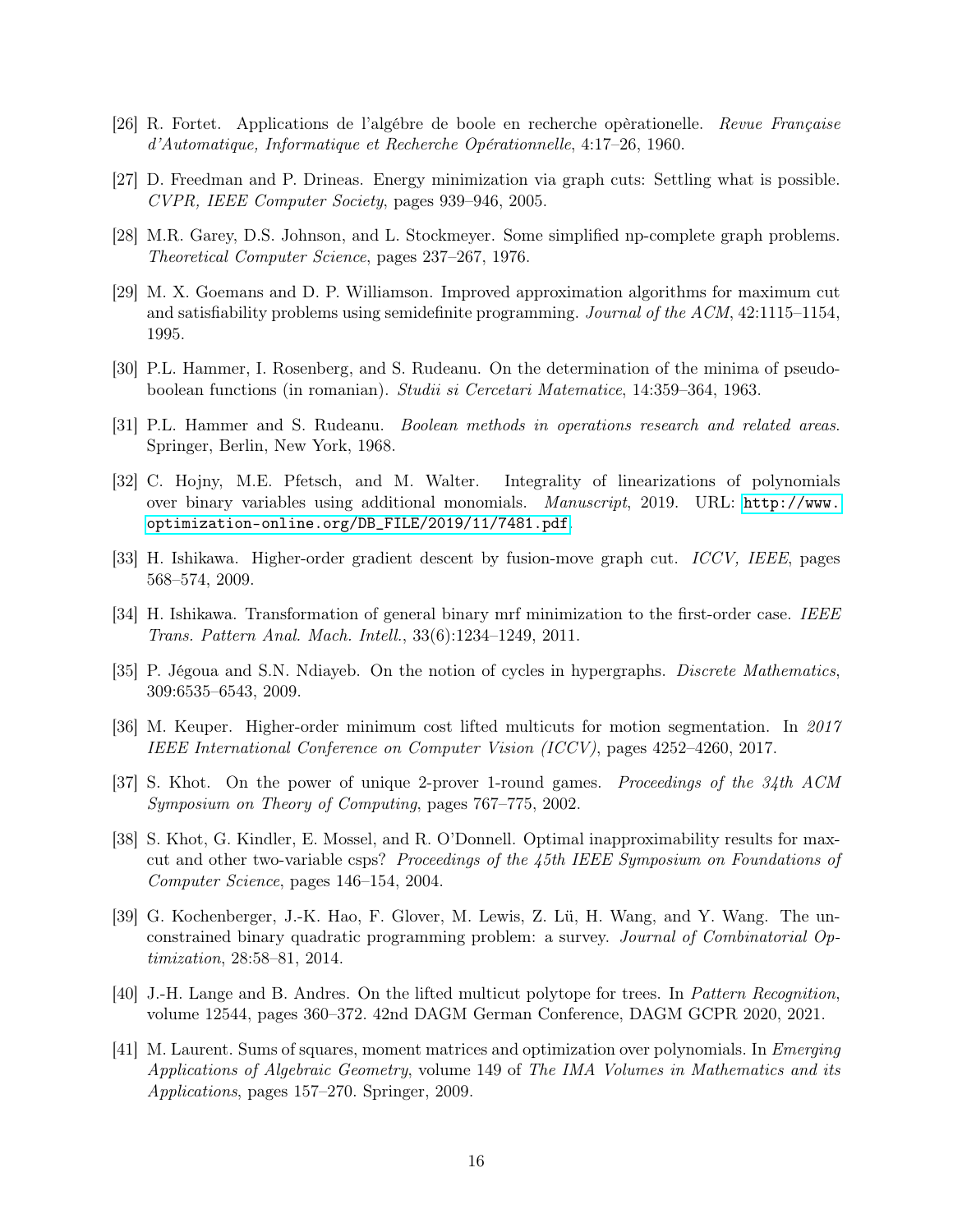- <span id="page-16-1"></span>[42] C. Michini. Tight cycle relaxations for the cut polytope. To appear in SIAM Journal on Discrete Mathematics, 2021.
- <span id="page-16-8"></span>[43] E. Mossel, R. O'Donnell, and K. Oleszkiewicz. Noise stability of functions with low influences: invariance and optimality. Proceedings of the 46th IEEE Symposium on Foundations of Computer Science, pages 21–30, 2005.
- <span id="page-16-4"></span>[44] S. Ordyniak, D. Paulusma, and S. Szeider. Satisfiability of acyclic and almost acyclic cnf formulas. Theoretical Computer Science, 481:85–99, 2013.
- <span id="page-16-0"></span>[45] M. Padberg. The Boolean quadric polytope: Some characteristics, facets and relatives. Mathematical Programming, 45(1–3):139–172, 1989.
- <span id="page-16-3"></span>[46] I. Rosenberg. Reduction of bivalent maximization to the quadratic case. Cahiers Centre Études Recherche Opér., 17:71–74, 1975.
- <span id="page-16-7"></span>[47] A. Schrijver. Theory of Linear and Integer Programming. Wiley, Chichester, 1986.
- <span id="page-16-2"></span>[48] A. Schrijver. Combinatorial Optimization. Polyhedra and Efficiency. Springer-Verlag, Berlin, 2003.
- <span id="page-16-5"></span>[49] S. Tang, M. Andriluka, B. Andres, and B. Schiele. Multiple people tracking by lifted multicut and person re-identification. In 2017 IEEE Conference on Computer Vision and Pattern Recognition (CVPR), pages 3701–3710, 2017.
- <span id="page-16-6"></span>[50] L. Trevisan, G. B. Sorkin, M. Sudan, and D. P. Williamson. Gadgets, approximation, and linear programming. SIAM Journal on Computing, 29(6):2074–2097, 2000.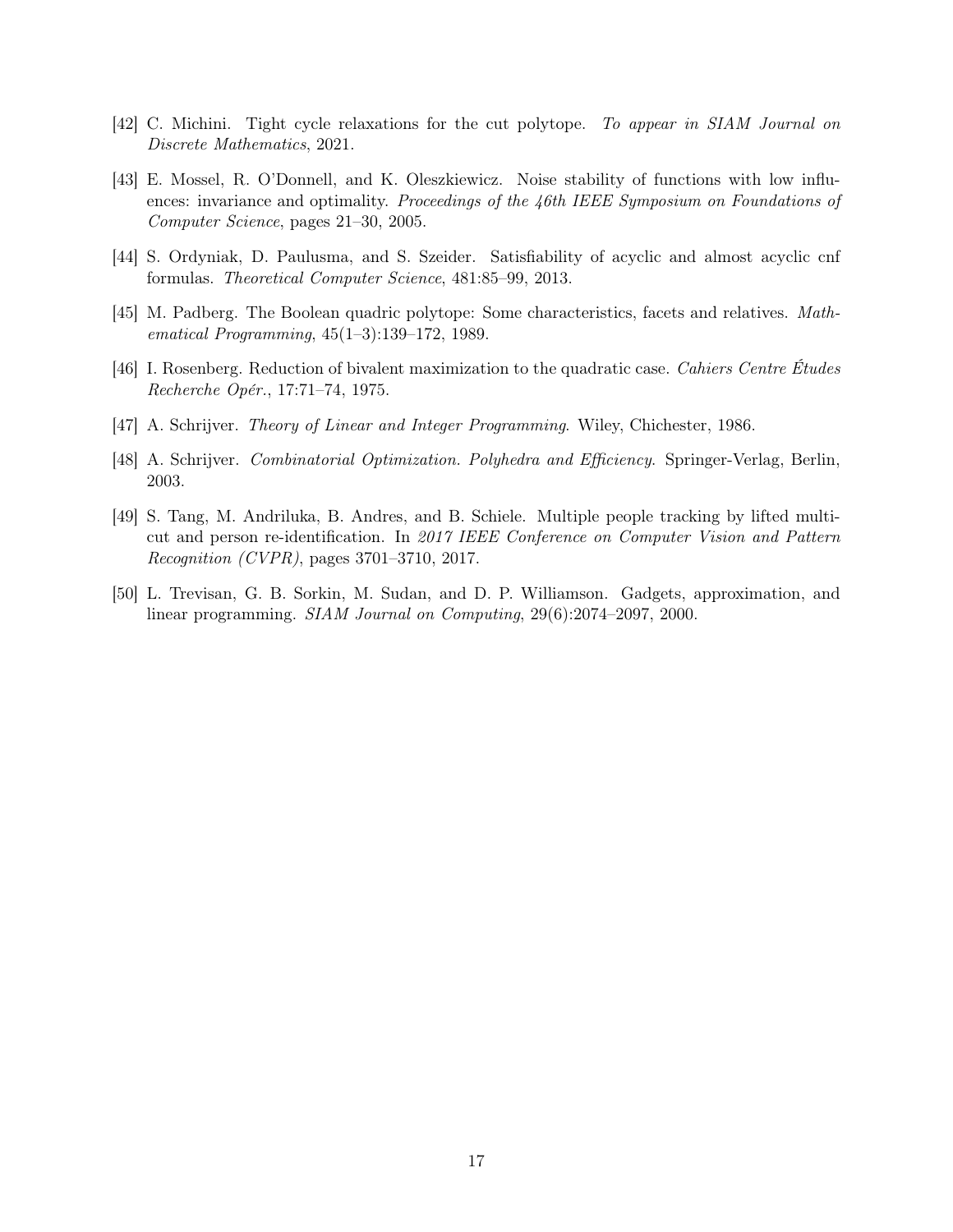# Appendices

## <span id="page-17-0"></span>A Example of an execution of  $Acyclic(G, p)$

In this appendix we show how  $Acyclic(G, p)$  works, by running it on an example. We choose a β-acyclic hypergraph G that is not kite-free (see [\[20\]](#page-14-4)), since no other polynomial-time algorithm is known for instances of this type. We use the notation defined in Section [2.](#page-4-0) The input hypergraph  $G$ , together with the hypergraphs produced by the algorithm throughout its execution, is represented in the Figure [3.](#page-17-1) The profits of the edges are written next to the label of the corresponding edge. Labels are always outside their edges. For ease of exposition, we will keep the same names for the edges throughout the execution of the algorithm. For example, in  $G^{(3)}$  we do not change the names of  $e_3$  and  $e_4$  to  $e_1$  and  $e_2$  respectively.

<span id="page-17-1"></span>

Figure 3: The input hypergraph, and the hypergraphs produced at each iteration by  $Acyclic(G, p)$ .

We define the profit vector as follows:  $p_{v_1} = 1$ ,  $p_{v_2} = 3$ ,  $p_{v_3} = 2$ ,  $p_{v_4} = -1$ ,  $p_{v_5} = 1$ ,  $p_{e_1} = 2$ ,  $p_{e_2} = -1, p_{e_3} = -6, p_{e_4} = 3.$ 

**Iteration 1:** observe that  $v_1$  is a nest point of G, as it belongs only to  $e_1$ ,  $e_4$ , and these edges are such that  $e_1 \subseteq e_4$ . Moreover,  $\lambda = 1$ . First of all we need to compute the sets  $\mathscr{P}, \mathscr{N}, \mathscr{N}\mathscr{P}, \mathscr{P}\mathscr{N}$ . In order to do so, observe that  $p_{v_1}$  is non-negative, as well as  $p_{v_1} + p_{e_1}$  and  $p_{v_1} + p_{e_1} + p_{e_4}$ . This means that  $\mathcal{P} \mathcal{N} = \{0, 1, 4\}$ . The node  $v_1$  is removed from G, and the result is the hypergraph  $G^{(1)}$ showed in Figure [3.](#page-17-1) We denote the profits corresponding to  $G^{(1)}$  by  $p^{(1)}$ . Therefore, at this step  $p_v^{(1)} := p_v$  for every  $v \in \{v_2, v_3, v_4, v_5\}$  and  $p_e^{(1)} := p_e$  for every  $e \in \{e_1, e_2, e_3, e_4\}.$ 

**Iteration 2:** here  $Acyclic(G^{(1)}, p^{(1)})$  removes  $v_2$ . We remark that  $v_2$  is now a nest point for  $G^{(1)}$ , even if not for G. In fact, in  $G^{(1)}$  we have  $e_1 \subseteq e_2 \subseteq e_3 \subseteq e_4$ . Furthermore,  $\lambda = 1$ . Here,  $p_{v_2}^{(1)}, p_{v_2}^{(1)} + p_{e_1}^{(1)}, p_{v_2}^{(1)} + p_{e_1}^{(1)} + p_{e_2}^{(1)}$ , are non-negative, while  $p_{v_2}^{(1)} + p_{e_1}^{(1)} + p_{e_2}^{(1)} + p_{e_3}^{(1)}$  is negative, and  $p_{v_2}^{(1)} + p_{e_1}^{(1)} + p_{e_2}^{(1)} + p_{e_3}^{(1)} + p_{e_4}^{(1)}$  is positive. Thus,  $\mathscr{P} \mathscr{N} = \{0, 1, 2\}$ ,  $\mathscr{N} = \{3\}$ ,  $\mathscr{P} = \{4\}$ ,  $\mathscr{P} \mathscr{N} = \emptyset$ . Next, we construct  $G^{(2)}$ . We define the profits  $p^{(2)}$  as follows:  $p_{e_1}^{(2)} := p_{e_1}^{(1)} = 2$ , and  $p_{e_2}^{(2)} := p_{e_2}^{(1)} = -1$ , however we define  $p_{e_3}^{(2)} := -p_{v_2}^{(1)} - p_{e_1}^{(1)} - p_{e_2}^{(1)} = -4$  and  $p_{e_4}^{(2)} := p_{v_2}^{(1)} + p_{e_1}^{(1)} + p_{e_2}^{(1)} + p_{e_3}^{(1)} + p_{e_4}^{(1)} = 1$ . Moreover,  $p_v^{(2)} := p_v^{(1)}$  for every node v of  $G^{(2)}$ , this means that  $p_{v_3}^{(2)} := 2$ ,  $p_{v_4}^{(2)} := -1$ ,  $p_{v_5}^{(2)} := 1$ .

**Iteration 3:** now it's the turn of  $v_3$ , which is a nest point of  $G^{(2)}$ . Here  $\lambda = 3$ . It is easy to check that all sums  $p_{v_3}^{(2)}$ ,  $p_{v_3}^{(2)} + p_{e_1}^{(2)}$ ,  $p_{v_3}^{(2)} + p_{e_1}^{(2)} + p_{e_2}^{(2)}$  are positive, whereas  $p_{v_3}^{(2)} + p_{e_1}^{(2)} + p_{e_2}^{(2)} + p_{e_3}^{(2)}$  is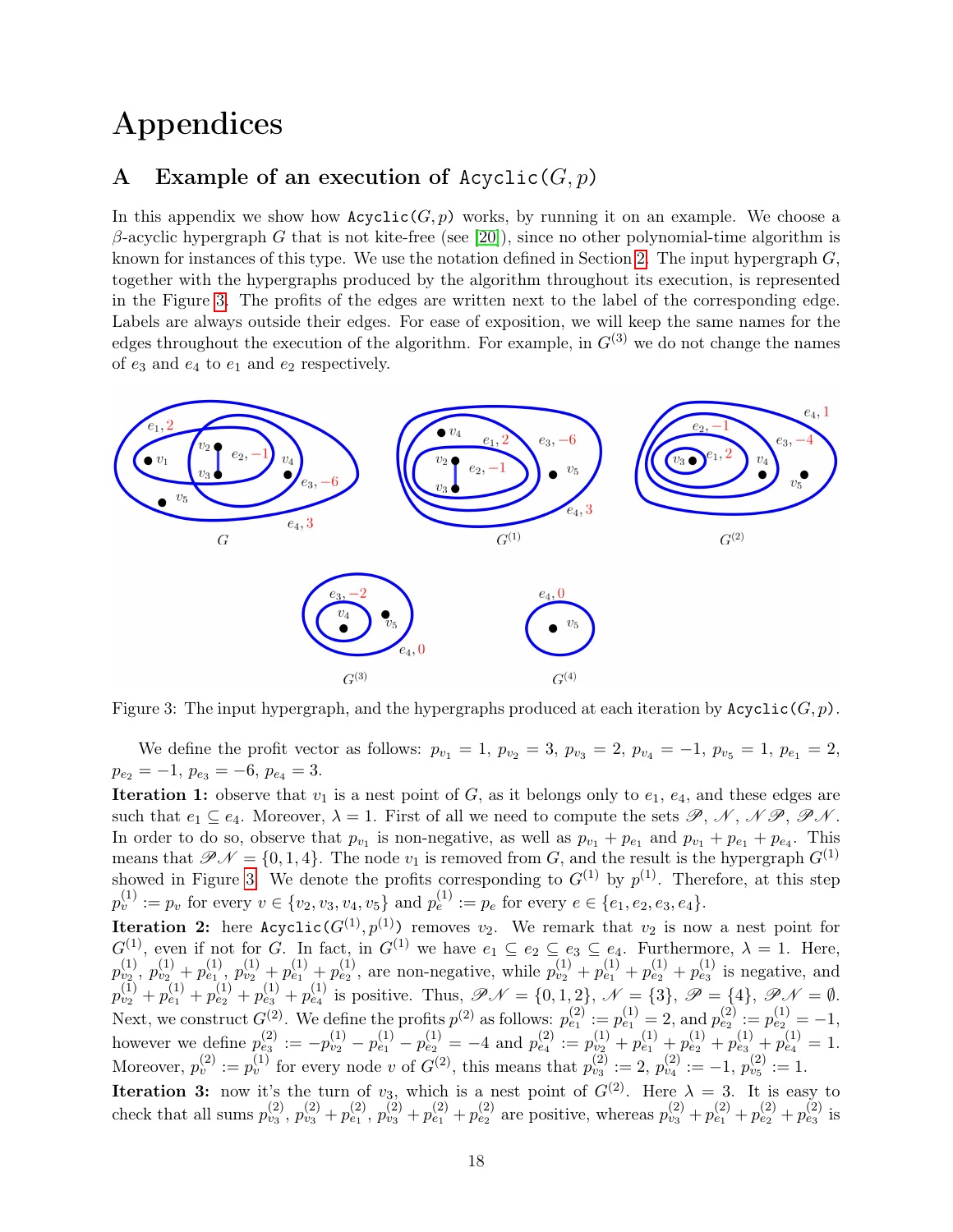negative, and  $p_{v_3}^{(2)} + p_{e_1}^{(2)} + p_{e_2}^{(2)} + p_{e_3}^{(2)} + p_{e_4}^{(2)}$  is equal to zero. Therefore  $\mathscr{P} \mathscr{N} = \{0, 1, 2\}$ ,  $\mathscr{N} = \{3\}$ ,  $\mathscr{N} \mathscr{P} = \{4\}, \ \mathscr{P} = \emptyset$ . The hypergraph  $G^{(3)}$  is constructed by removing  $v_3$  from  $G^{(2)}$ . Observe that, as we remove  $v_3$ , we are also removing  $e_1$  and  $e_2$ , since  $e_1 = e_2 = \{v_3\}$ . Then, we set  $p_{e_3}^{(3)} := -p_u^{(2)} - p_{e_1}^{(2)} - p_{e_2}^{(2)} = -3$ ,  $p_{e_4}^{(3)} := 0$ . Finally,  $p_{v_4}^{(3)} := -1$ ,  $p_{v_5}^{(3)} := 1$ . We then iterate on the smaller hypergraph.

**Iteration 4:** next,  $v_4$  is a nest point of  $G^{(3)}$ . Observe that now we have that  $\lambda = 4$ . Here,  $p_{v_4}^{(3)}$ ,  $p_{v_4}^{(3)} + p_{e_3}^{(3)}$ ,  $p_{v_4}^{(3)} + p_{e_3}^{(3)} + p_{e_4}^{(3)}$  are all negative. Hence,  $\mathscr{N} \mathscr{P} = \{0, 3, 4\}$ . We construct  $G^{(4)}$ . It is easy to see that  $p_{e_4}^{(4)}$  is set equal to zero. Therefore, we define  $p_{v_5}^{(4)} := p_{v_5}^{(3)} = 1$ .

**Iteration 5:** we have arrived at the last step of the algorithm. Indeed,  $v_5$  is the only node in  $G<sup>(4)</sup>$ . Observe that it is useless to compute  $\mathscr{P}, \mathscr{N}, \mathscr{NP}, \mathscr{P}\mathscr{N},$  and  $G^{(5)}$  in this last iteration. So, we skip it. We introduce  $e_0 = \{v_5\}$  and let  $p_{v_5}^{(4)} := p_{v_5}^{(4)}$ ,  $p_{v_5}^{(4)} := 0$ . We check that  $p_{v_5}^{(4)} + p_{e_4}^{(4)} = p_{v_5}^{(4)} > 0$ . So, we set  $x_{v_5} := 1$ .

At this point, we are ready to compute  $x_{v_1}$ ,  $x_{v_2}$ ,  $x_{v_3}$ , and  $x_{v_4}$ . We start from computing  $x_{v_4}$ . Since  $x_{v_5} = 1$ , it follows that  $\mu = 4$ . Recall that  $\tilde{4} \in \mathcal{N} \mathcal{P}$  in iteration number 4. Then, by the definition of  $\varphi$ , we set  $x_{v_4} := 0$ . Now we look at  $x_{v_3}$ . In this case  $\mu = 2$ . Since  $2 \in \mathscr{P} \mathscr{N}$  in iteration number 3, we set  $x_{v_3} := 1$ . Next, consider  $x_{v_2}$ . Similarly to before,  $\mu = 2$ , since  $x_{v_4} = 0$ . Again, we have that  $2 \in \mathscr{P} \mathscr{N}$  in iteration number 2. Hence, we define  $x_{v_2} := 1$ . It remains to compute  $x_{v_1}$ . We find that  $\mu = 1$ . Therefore we set  $x_{v_1} := 1$ , since in  $1 \in \mathscr{P} \mathscr{N}$  in the first iteration. Then, an optimal solution of the problem is  $x = (x_{v_1}, x_{v_2}, x_{v_3}, x_{v_4}, x_{v_5}) = (1, 1, 1, 0, 1).$ 

## <span id="page-18-0"></span>B Hardness for  $\alpha$ -acyclic hypergraphs

In this section we describe the intractability results for [\(BPO\)](#page-1-0) over  $\alpha$ -acyclic instances, thereby showing Theorem [3.](#page-4-1) In order to prove these results, we will use polynomial reductions from Max-Cut and Simple Max-Cut to [\(BPO\)](#page-1-0). We recall that Max-Cut can be formulated as

$$
\max \sum_{\{u,v\} \in E} w_{\{u,v\}}(x_u + x_v - 2x_u x_v)
$$
  
s.t.  $x \in \{0,1\}^V$ ,

where  $G = (V, E)$  is the graph representing the instance of Max-Cut and  $w \in \mathbb{Z}_+^E$  [\[12\]](#page-14-5).

Similarly to the  $\beta$ -acyclic case, we apply the idea of removing nodes and edges from a hypergraph. Here, we will use it to show that the instances obtained via the polynomial reductions from Max-Cut and Simple Max-Cut to [\(BPO\)](#page-1-0) are represented by  $\alpha$ -acyclic hypergraphs. Now, we are ready to describe a simple polynomial reduction of Max-Cut to [\(BPO\)](#page-1-0).

<span id="page-18-5"></span>**Proposition 3.** Assume that an instance of Max-Cut is represented by a graph  $G' = (V, E')$  and a weight vector  $w \in \mathbb{Z}_+^{E'}$ . Then, there exists a polynomial-time reduction from Max-Cut to [\(BPO\)](#page-1-0), where the instance of [\(BPO\)](#page-1-0) is represented by a hypergraph  $G = (V, E)$  with profit vector  $p \in \mathbb{Z}^{V \cup E}$ such that:

- <span id="page-18-4"></span>(c1) G is  $\alpha$ -acyclic;
- <span id="page-18-1"></span>(c2) all edges in E have cardinality either two or  $|V|$ ;
- <span id="page-18-2"></span>(c3) all edges  $e \in E$  such that  $|e| = 2$  have profit  $p_e = -2w_e$ , all edges  $e \in E$  such that  $|e| = |V|$ have profit  $p_e = 0$ , and all nodes  $v \in V$  have profit  $p_v = \sum_{u \in V} \sum_{\{u,v\} \in E} w_{\{u,v\}}$ ;
- <span id="page-18-3"></span> $(c_4)$  every vector in  $\{0,1\}^V$  yields the same objective value in the two problems.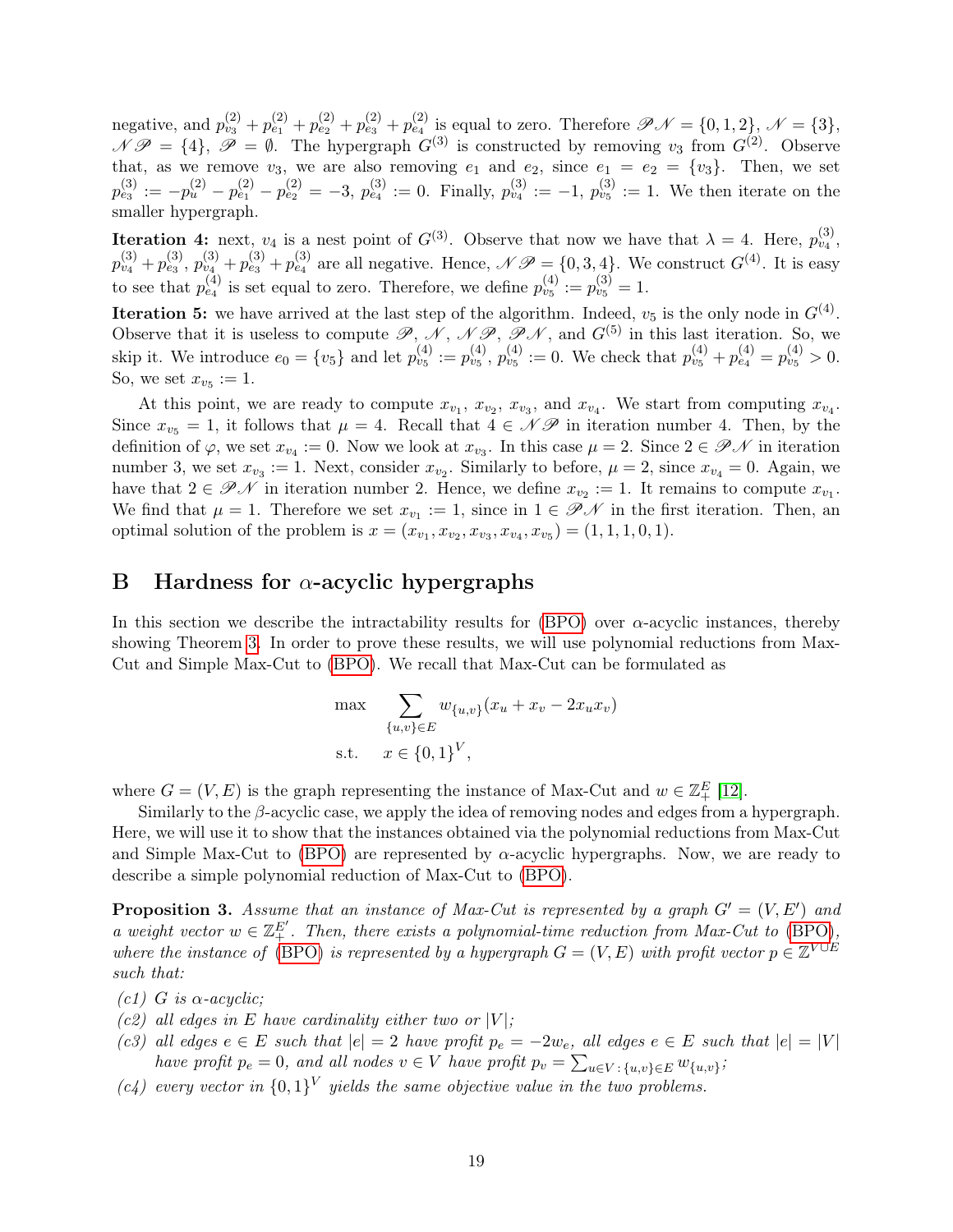*Proof.* Let I be an instance of Max-Cut. We denote by  $G' = (V, E')$  its associated graph, and by w the weight vector for the edges in E'. Let  $\bar{e}$  be a new edge defined as  $\bar{e} := V$ . At this point, we construct an instance J of [\(BPO\)](#page-1-0). The hypergraph representing the instance is  $G = (V, E)$ , where  $E := E' \cup \{\bar{e}\}.$  It is easy to see that it satisfies [\(c2\)](#page-18-1) by construction. The profit vector of J is  $p \in \mathbb{Z}^{V \cup E}$ , which is defined as

$$
p_i := \begin{cases} \sum_{u \in V : \{u, v\} \in E} w_{\{u, v\}}, & \text{if } i = v \in V \\ -2w_{\{u, v\}}, & \text{if } i = \{u, v\} \in E' \\ 0, & \text{if } i = \bar{e} \end{cases}
$$

Clearly the vector  $p$  satisfies condition [\(c3\).](#page-18-2) Furthermore, it is immediate to see that solving  $I$  is equivalent to J. In particular, the set of feasible solutions is  $\{0,1\}^V$  for both Max-Cut and [\(BPO\)](#page-1-0). Moreover, the objective value obtained by any binary vector in  $J$  coincides with the objective value yielded by the same vector in I. This shows that  $(c4)$  holds. It remains to prove that also  $(c1)$  is satisfied. Hence, we show that G is  $\alpha$ -acyclic. We observe that we obtain the empty hypergraph  $(\emptyset, \emptyset)$  from G by first removing all edges  $e \in E'$ , and then by removing all nodes. Therefore, by Theorem [2](#page-3-1) we can conclude that the hypergraph  $G$  is  $\alpha$ -acyclic.  $\Box$ 

Next, we show the first hardness result, by reducing Simple Max-Cut to [\(BPO\)](#page-1-0). Simple Max-Cut is the special case of Max-Cut, in which the weight vector  $w$  is restricted to be the vector of all ones. This problem has been shown to be strongly NP-hard in [\[28\]](#page-15-12). We observe that the polynomial reduction of Max-Cut to [\(BPO\)](#page-1-0) works also for Simple Max-Cut, since this is a special case. The following theorem follows from using the polynomial reduction presented in Proposition [3](#page-18-5) applied to Simple Max-Cut.

**Theorem 5.** Solving [\(BPO\)](#page-1-0) is strongly NP-hard, even if  $G = (V, E)$  is a hypergraph that satisfies conditions  $(c1)$ ,  $(c2)$ , and

(c3') all edges  $e \in E$  such that  $|e| = 2$  have profit  $p_e = -2$ , all edges  $e \in E$  such that  $|e| = |V|$  have profit  $p_e = 0$ , and all nodes  $v \in V$  have profit  $p_v = |\{e \in E : v \in e, |e| = 2\}|$ .

Observe that condition  $(c3)$  coincides with condition  $(c3)$ , when we adjust the latter to Simple Max-Cut.

Next, we move on to describing the inapproximability result. We start by defining the concept of r-approximation, for any maximization problem P, where  $r \in [0,1]$ . Let ALG be an algorithm that returns a feasible solution to P yielding objective value  $ALG(I)$ , for every instance I of P. Now, let us fix I. We denote by  $l(I)$  the minimum value that the objective function of I can achieve on all feasible points, and by  $OPT(I)$  the optimum value of that instance. Then, we say that an algorithm ALG is a r-approximation for P if, for every instance I of P, we have that  $\frac{ALG(I)-l(I)}{OPT(I)-l(I)} \geq r$ . In particular, when P is Max-Cut, we have that  $l(I) = 0$  for all instances I.

**Theorem 6.** If  $P \neq NP$ , then it is NP-hard to obtain a r-approximation for [\(BPO\)](#page-1-0), with  $r > \frac{16}{17}$ , even if the instance of [\(BPO\)](#page-1-0) satisfies conditions [\(c1\),](#page-18-4) [\(c2\),](#page-18-1) [\(c3\),](#page-18-2) for some vector  $w \in \mathbb{Z}_{+}^E$ .

Proof. In [\[50\]](#page-16-6) the authors show that if there is an r-approximation algorithm for Max-Cut, for  $r > \frac{16}{17}$ , then P = NP. Next, assume  $P \neq NP$ . For the sake of contradiction let us assume that there exists a r-approximation, with  $r > \frac{16}{17}$ , for the instances of [\(BPO\)](#page-1-0) that satisfy conditions [\(c1\),](#page-18-4) [\(c2\),](#page-18-1) [\(c3\),](#page-18-2) for some vector  $w \in \mathbb{Z}_+^E$ . Let this algorithm be denoted by  $ALG'$ . We claim that  $ALG'$  is an  $r$ -approximation for Max-Cut. In fact, consider an instance  $I$  of Max-Cut. Then, we can construct